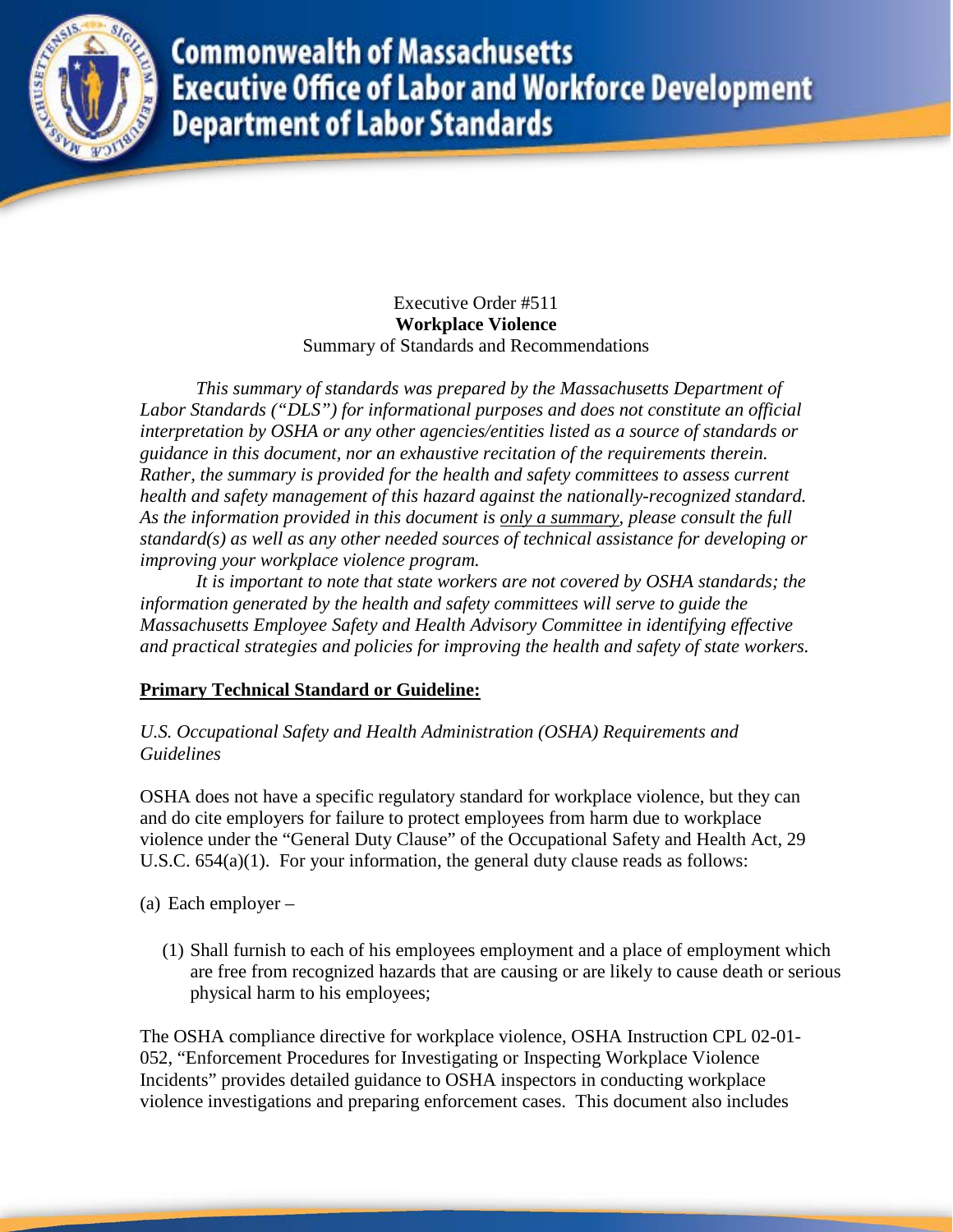Executive Order #511 **Workplace Violence** Summary of Standards and Recommendations Page 2 March 2012

information to assist employers in effectively addressing workplace violence. Therefore, this OSHA document serves to outline key elements and standards of practice for a workplace violence program. Referenced in this OSHA instruction is an important source of guidance for healthcare and social service workers, OSHA 3148-01R 2004 "Guidelines for Preventing Workplace Violence for Health Care & Social Service Workers." This publication and additional resources referenced in the OSHA compliance directive are provided through the web links section at the end of this document.

### *Commonwealth of Massachusetts Executive Orders*

Executive Order # 442, Establishing a Policy of Zero Tolerance for Workplace Violence

Executive Order # 491, Establishing a Policy of Zero Tolerance for Sexual Assault and Domestic Violence

*Your agency may be following an internal standard of practice or a standard from a source other than those listed above for this hazard. For the gap analysis, if you are following a standard other than the primary worker protection standard/guideline listed above, please indicate which standard/guideline, if any, is being followed by your agency. If this is an internal standard of practice, please report the basis upon which the determination was made to adopt the standard.* 

### *BROAD CONTEXT FOR WORKPLACE VIOLENCE STANDARDS AND GUIDELINES*

Workplace violence is a complex and wide-ranging problem that has sadly emerged as a significant cause of on the job fatalities and injuries, and a serious source of concern for workers. The Bureau of Labor Statistics' (BLS) Census of Fatal Occupational Injuries (CFOI) shows an average of 590 homicides a year from 2000 through 2009, with homicides remaining as one of the four most common causes of fatal injury at work during this period, as has been the case for more than fifteen years. Workplace homicides remained the number one cause of workplace death for women in 2009. Workplace violence impacts thousands of workers and their families annually.

There are not currently any national worker protection standards for workplace violence, for example, a specific OSHA standard, on this hazard. However, workplace violence is clearly recognized as a serious hazard to workers from which employers are responsible for protecting their employees. OSHA holds employers to this responsibility as outlined in the standards section above through the "general duty clause" of the Occupational Safety and Health Act using their compliance directive "Enforcement Procedures for Investigating or Inspecting Workplace Violence Incidents".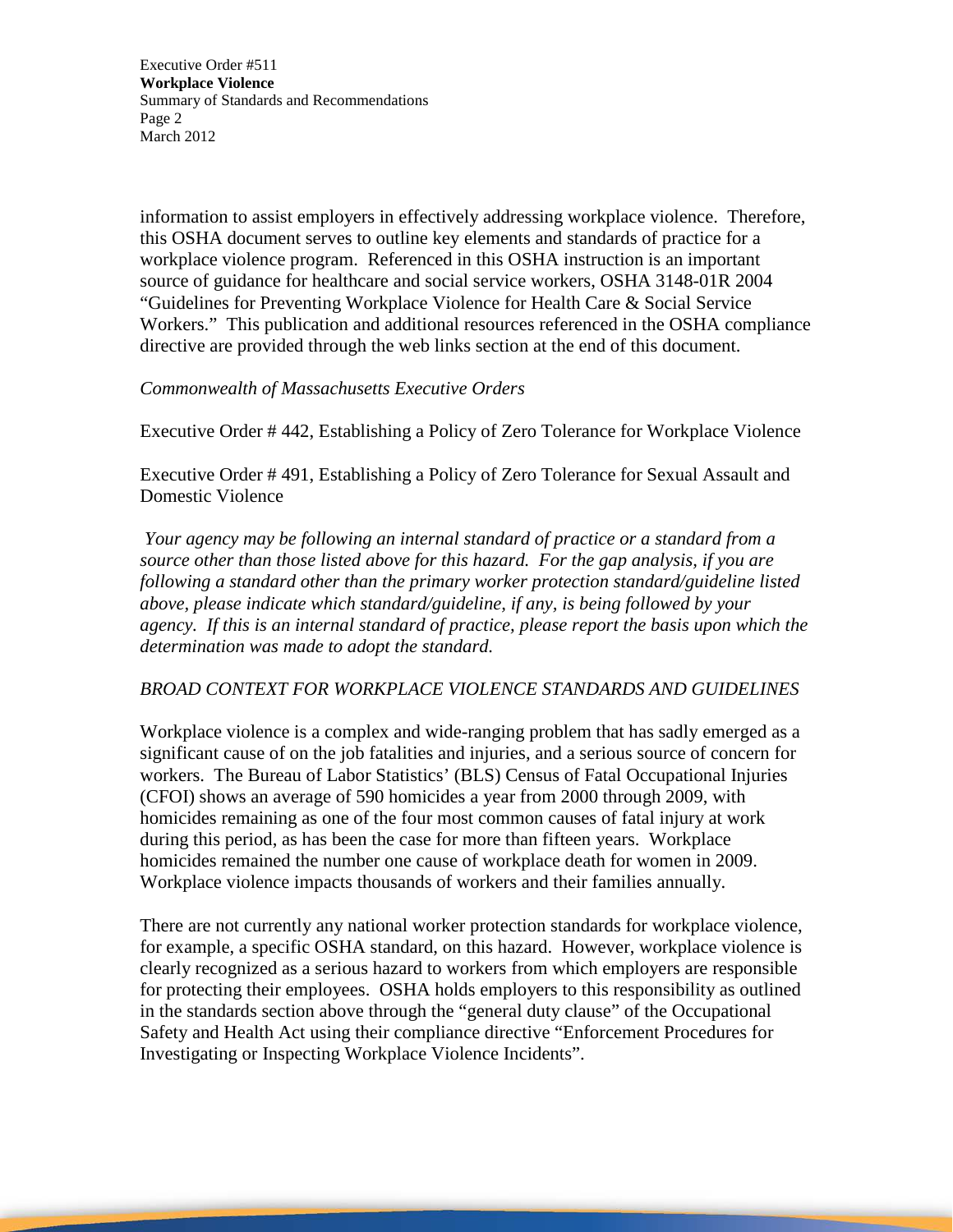Executive Order #511 **Workplace Violence** Summary of Standards and Recommendations Page 3 March 2012

OSHA and other national worker protection entities such as the National Institute of Occupational Safety and Health (NIOSH) have also prepared guidance documents for employers outlining how they can protect employees from workplace violence, both in general for all workplaces, and also for specific industries at higher risk for workplace violence, such as healthcare and social services.

Many states have workplace violence laws and programs, and as part of this have prepared comprehensive guidance, model policies, etc. for use by employers. A listing of these states as well as links to their published information are provided starting on page A-2 of the OSHA compliance directive, and also in the web links section at the end of this document. The Commonwealth of Massachusetts has set zero tolerance policy requirements for state agencies relative to workplace violence through Executive Orders 442 and 491 listed in the standards section above.

When a workplace violence concern escalates to the immediate threat of violence or actual assault, this becomes a law enforcement issue. This is important to remember as there is sometimes a reluctance to call in law enforcement to a workplace, even though this is the correct thing to do in the case of immediate threat or assault. It is also important to be aware that the state police have direct jurisdiction over protection of state workplaces and state employees, and should always be notified in addition to any calls to local law enforcement when there is a violent incident (identifying it as a state workplace will automatically trigger local law enforcement to contact the state police). The state police may also be able to take measures beyond that of local law enforcement, for example, they will investigate threats made to a state employee or workplace. Note that for facilities who are serving populations that have a greater risk of violent behaviors, and must handle frequent instances of violent behaviors, there will be internal protocols for managing these events that do not typically include calling in law enforcement. It is important to include in these protocols clear instructions on any situations when law enforcement should be called in.

The OSHA compliance directive indicates that there are industries and work settings for which there is a greater risk of workplace violence, stating that research has identified factors that may increase the risk of violence at worksites. Such factors include working with the public or people with volatile or unstable behavior. Working alone or in isolated areas may also contribute to the potential for violence. Handling money and valuables, providing services and care, and working where alcohol is served may also impact the likelihood of violence. Additionally, time of day and location of work, such as working late at night or in areas with high crime rates, are also risk factors that should be considered when addressing issues of workplace violence.

Some of these higher risk industries fall outside the scope of the primary technical standards/guidelines referenced in this document. Workplace violence risks to Law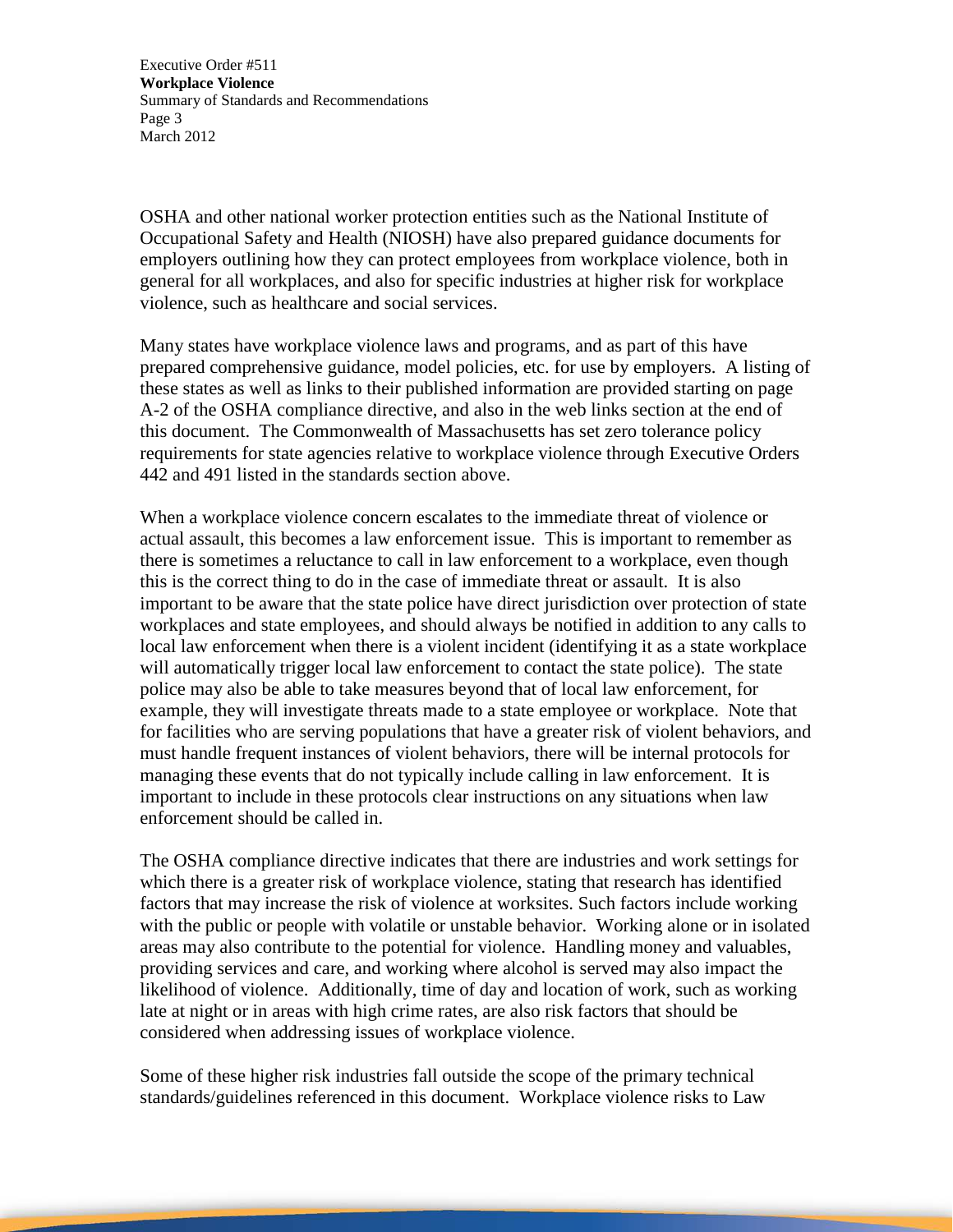Executive Order #511 **Workplace Violence** Summary of Standards and Recommendations Page 4 March 2012

Enforcement and Corrections personnel from their work with violent criminals are outside of the scope of Executive Order #442. Law Enforcement and Corrections work is also not specifically addressed in the OSHA compliance directive, as this function is typically conducted by municipal or state entities over which federal OSHA does not have jurisdiction. It is still, however, the employer's responsibility to protect law enforcement and corrections personnel from this risk, but different means and methods would be used, consistent with the professional methods and standards of practice for this type of work. Note that workplace violence risks not coming from the criminal / prisoner population, e.g., co-worker to co-worker violence, within a law enforcement or corrections setting would fall within the scope of EO 442 and the OSHA compliance directive.

Other industries working in settings with populations that have a higher potential for violent behavior are also outside of the scope of Executive Order #442, but do fall within the scope of the workplace violence prevention efforts outlined in the OSHA compliance directive. This includes work in social services, health care, psychiatric care, and certain educational settings. For these industries working in settings with populations that have a greater risk of violent behaviors, more comprehensive evaluation, planning, and action is necessary for a workplace violence prevention program. In addition to the guidance from OSHA and other worker protection entities on workplace violence, employers in these industries must also rely on the expertise of leaders and the guidance that has been developed within their specific profession. For the gap analysis, in addition to a comparison to the protections outlined in this document, health and safety committees may also make a comparison between what is currently in place for their staff for workplace violence protection, versus the recognized standards of practice in their specific field.

In addition, for work in settings with populations that have a higher risk for violent behavior, there may be laws, standards or requirements other than worker protection standards that impact on workplace violence protocols. For example, there are laws restricting the use of physical restraint for juveniles in educational settings. These types of laws are not addressed in this document.

With workplace violence, the hazard involves another person, and is not an inanimate risk such as electricity or a fall from height. This requires an extra layer of human care and consideration in planning and executing prevention and response measures to this hazard. The person exhibiting the violent behavior is a human being whose behavior is often coming from their own suffering, trauma history, or illness. With the goal of achieving the critical mission of preventing harm to workers from workplace violence, understanding the experience and preserving the dignity of the person exhibiting the violent behaviors must be included as part of the process.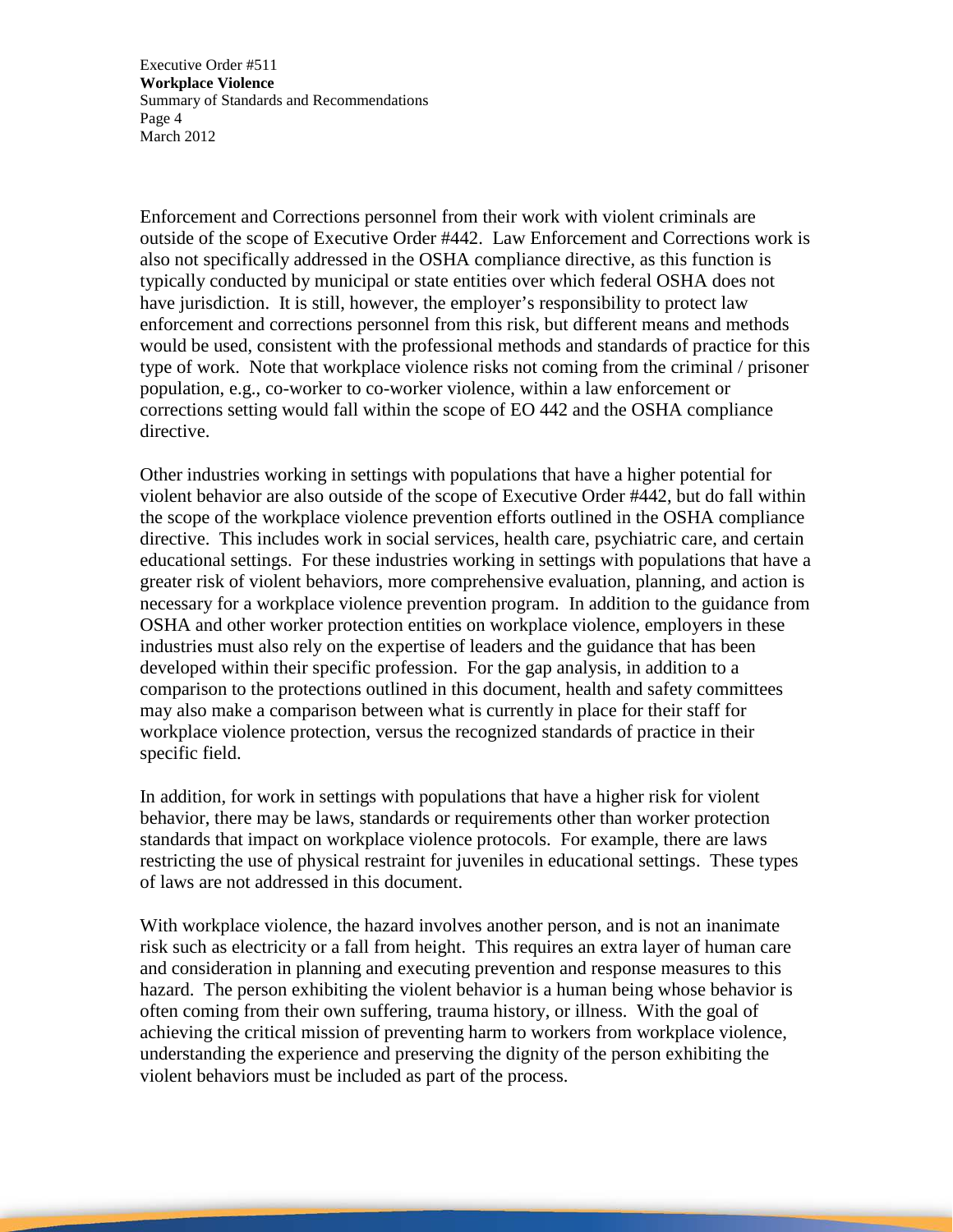Executive Order #511 **Workplace Violence** Summary of Standards and Recommendations Page 5 March 2012

# *A FRAMEWORK FOR WORKPLACE VIOLENCE PROGRAM ASSESSMENT AND PLANNING*

Before providing specifics in each of the areas to be looked at for the gap analysis (upper management support and policy, use of a technical standard, accountability, training, and controls), a framework is given below to help give a big picture view of the range of elements that need to be considered in workplace violence prevention and response efforts. This will help to give context to the individual areas assessed for the gap analysis, and gives a meaningful way to sort through the lists of required/recommended items for policies/procedures, and administrative and engineering controls and see what is applicable for your agency. This framework can also be used to identify specific measures that might be missing from your workplace violence program. It could also help with your overall planning for workplace violence prevention and response.

Workplace violence encompasses a wide range of potential situations, and it is important to evaluate the types of workplace violence which potentially pose a threat to your employees. Different scenarios may call for different planning and response measures, and different areas of emphasis in prevention. For example, with co-worker to co-worker violence, watching for escalating behaviors which may be predictive of future violence and early intervention is key. With customers coming in who may be unhappy with the outcome (e.g., who are denied a state service or financial claim), creating a safe set-up that allows for safe escape and immediate aid for the employee is important (e.g., positioning desks/chairs so that the client is not between the worker and the door, removing items that could be used as weapons, providing panic buttons or alarms, etc.). For a victim of domestic violence, ensuring that the employer is aware of the threat and develops a specific security plan for the employee is critical. Different workplace violence scenarios may include:

- Co-worker to co-worker, including former co-workers
- Client / customer / patient / student to worker
- Worker who works in settings with populations that have a greater risk for violent behaviors (such as at correctional facilities or certain mental health, healthcare, and residential facilities), which may include the need to for employees to use physical restraint
- Worker going into a high-crime area (e.g., for an inspection or visit), working in a high crime area, or victimized at work by a criminal not known to them
- Worker with high value target such as money or pharmaceuticals
- Worker going into a situation not controlled by their agency (such as a home visit or enforcement inspection), with potential sources of threat
- A violent domestic partner accessing a victim at their workplace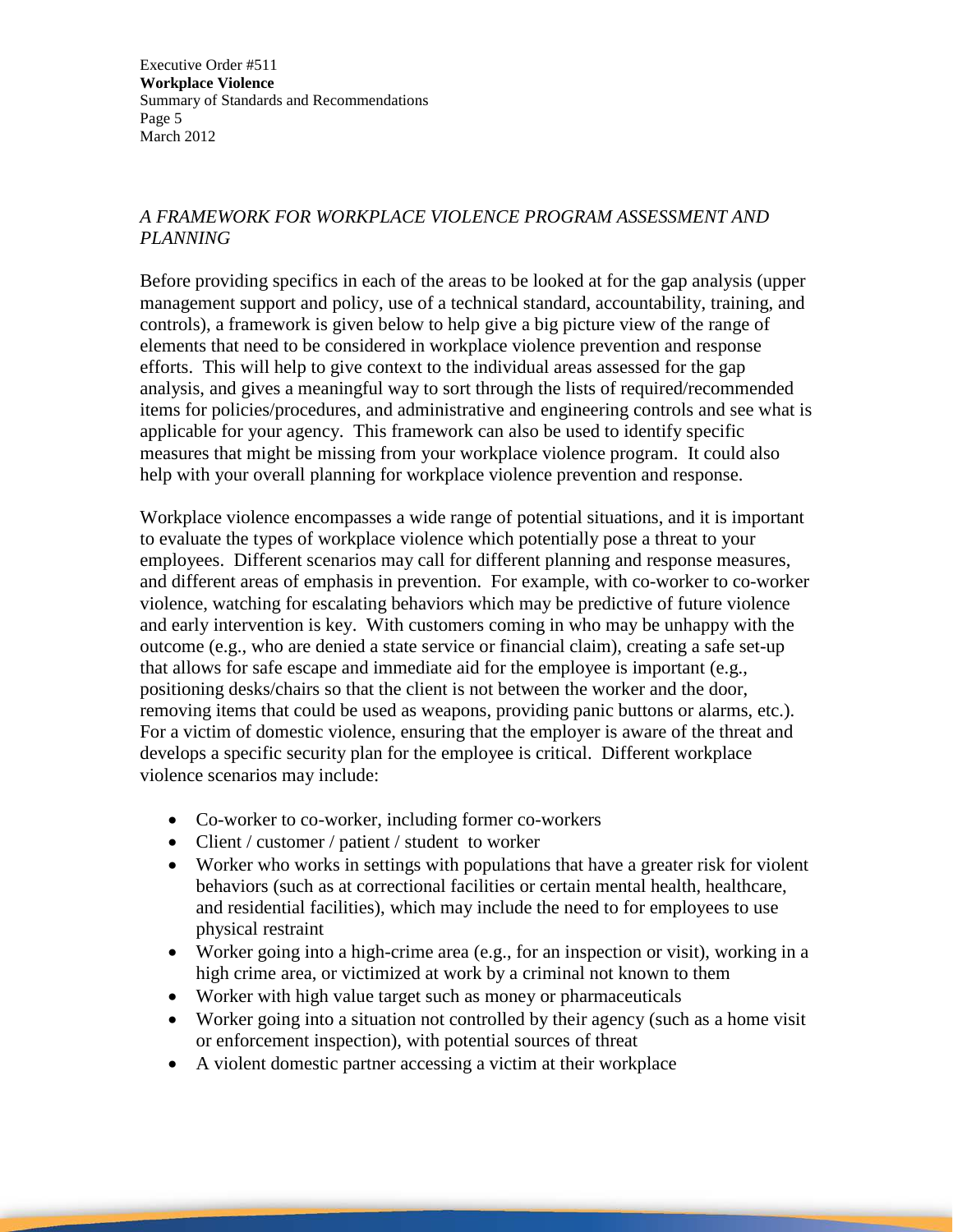Executive Order #511 **Workplace Violence** Summary of Standards and Recommendations Page 6 March 2012

Even though there is this wide range of types of potential workplace violence scenarios, there are planning and response elements that are common to all, for example, providing employees with a way to call for help. Evaluation of these elements and identification of the appropriate measure for each different workplace violence scenario can provide a practical way to assess your current workplace violence protections for the gap analysis and also to plan for workplace violence prevention and response for both individual scenarios as well as your overall workplace violence program.

The first step for an agency in using the model outlined in the table below is to identify all situations with a potential for workplace violence that could expose their employees to harm. (Note that all agencies must consider the potential for co-worker to co-worker violence.) Then, for each scenario, the elements outlined in the table below can be looked at, and the appropriate measures developed/selected within each. What measures are feasible? What measures will be the most effective for this situation? The following means can be helpful in identifying appropriate prevention and response measures:

- Use of OSHA and other expert guidance documents, focusing on anything specific that has been developed for your agency's area of work
- Expert information and professional standards of practice within your agency's area of work
- Consultation with law enforcement to help evaluate risks and select appropriate prevention measures
- Evaluation of past workplace violence incidents or threats

Once measures are selected for implementation, **staff training** on these measures is critical to their success.

| <b>WV PLANNING AND</b> | <b>Examples of Specific Prevention and/or Response Measures</b>     |
|------------------------|---------------------------------------------------------------------|
| <b>RESPONSE</b>        |                                                                     |
| <b>ELEMENTS</b>        |                                                                     |
| <b>Prevention</b>      | The ideal is to be able to prevent violent behaviors from occurring |
|                        | with individuals who have a history of violence. Examples include:  |
|                        | In mental healthcare settings, use of a trauma informed clinical    |
|                        | treatment plan which prevents violent behaviors.                    |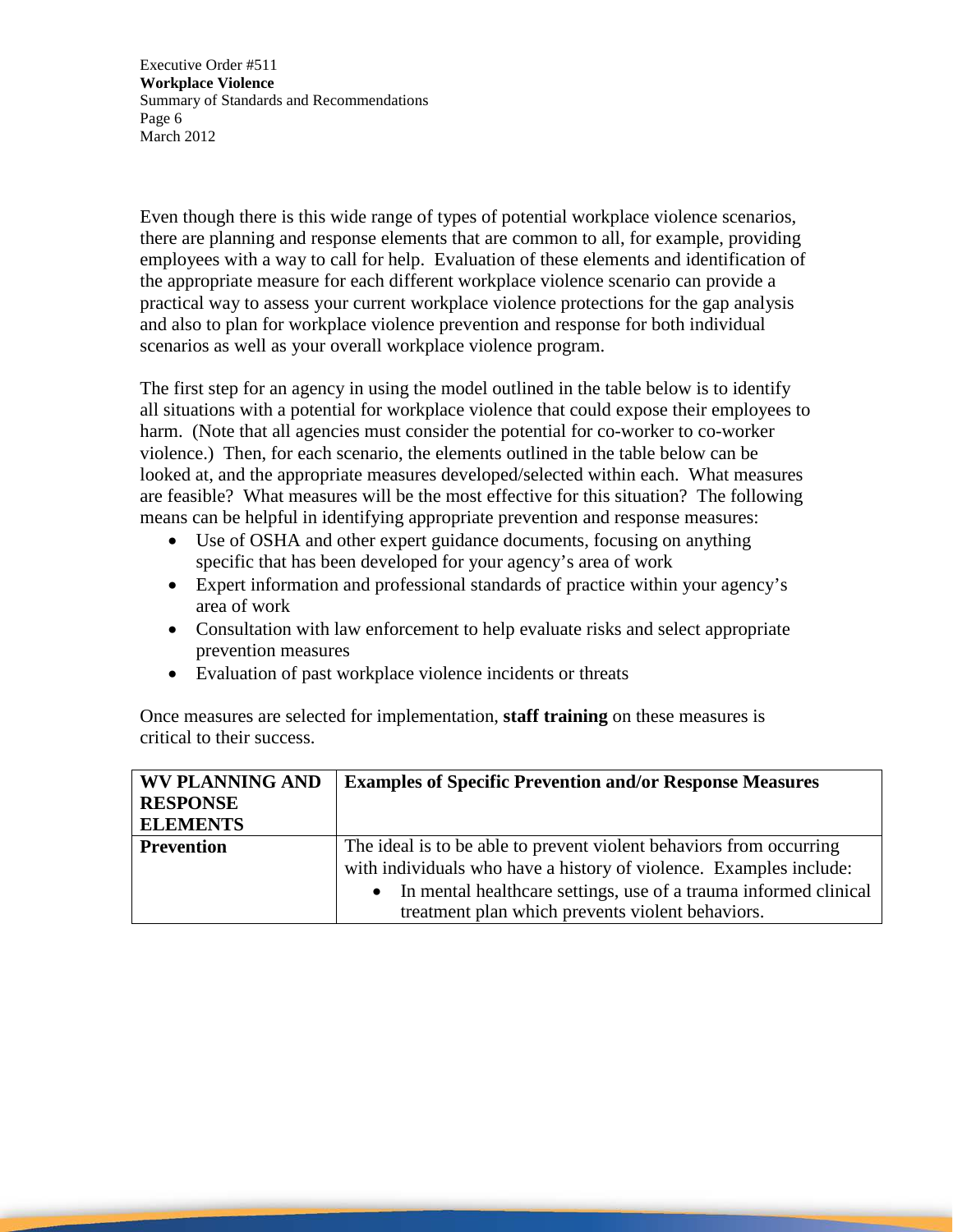| <b>Evaluate/Understand</b><br>the Threat (know about<br>the situations and<br>person(s) creating a WV<br>threat) | Train managers and staff to identify WV warning signs /<br>$\bullet$<br>escalating behaviors in fellow employees.<br>For victims of domestic violence, ensure that they know they<br>$\bullet$<br>can confidentially report their situation to the employer.<br>Use of EXPERT risk assessments where available and<br>$\bullet$<br>appropriate, for example:<br>Law enforcement or trained experts conducts a threat<br>$\circ$<br>assessment, using tools such as the MOSAIC® system<br>A psychiatrist conducts a risk assessment of a patient's<br>O<br>potential for violence<br>Train employees going to external sites in threat awareness, |
|------------------------------------------------------------------------------------------------------------------|--------------------------------------------------------------------------------------------------------------------------------------------------------------------------------------------------------------------------------------------------------------------------------------------------------------------------------------------------------------------------------------------------------------------------------------------------------------------------------------------------------------------------------------------------------------------------------------------------------------------------------------------------|
|                                                                                                                  | how to continually monitor and evaluate what is happening in<br>their surroundings                                                                                                                                                                                                                                                                                                                                                                                                                                                                                                                                                               |
| <b>Inform</b> those who may<br>be under threat, or who<br>can help with prevention<br>efforts                    | Flag charts or otherwise inform new caregivers if a patient has<br>$\bullet$<br>a history of violent incidents as this is a strong predictor of<br>future violence.<br>For victims of domestic violence, provide identifying<br>$\bullet$<br>information on the perpetrator to security / reception staff so<br>the perpetrator cannot get through to the employee (as part of<br>the security plan developed for this employee)                                                                                                                                                                                                                 |
| Report / Track /                                                                                                 | This helps provide early warning and identification of a developing or                                                                                                                                                                                                                                                                                                                                                                                                                                                                                                                                                                           |
| <b>Record Incidents</b>                                                                                          | on-going pattern, and allows for early intervention.<br>Train / instruct all staff to report any threats of violence or<br>violent incidents to management<br>Train / instruct staff to report warning signs / escalating<br>$\bullet$<br>behaviors exhibited by fellow employees<br>Train / instruct staff in healthcare and social services settings<br>to report every incident of violent behavior exhibited by<br>patients / clients<br>Report all physical assaults and serious threats to law<br>enforcement                                                                                                                              |
| <b>Deterrent Measures</b>                                                                                        | Set and enforce a policy of zero tolerance for workplace<br>violence<br>On-site presence of security or law enforcement personnel<br>٠<br>Use of security cameras<br>Require and record identification for those entering the facility<br>Establish an atmosphere of mutual respect and civility where<br>there is zero tolerance for intimidation, bullying, angry<br>outbursts, etc.                                                                                                                                                                                                                                                           |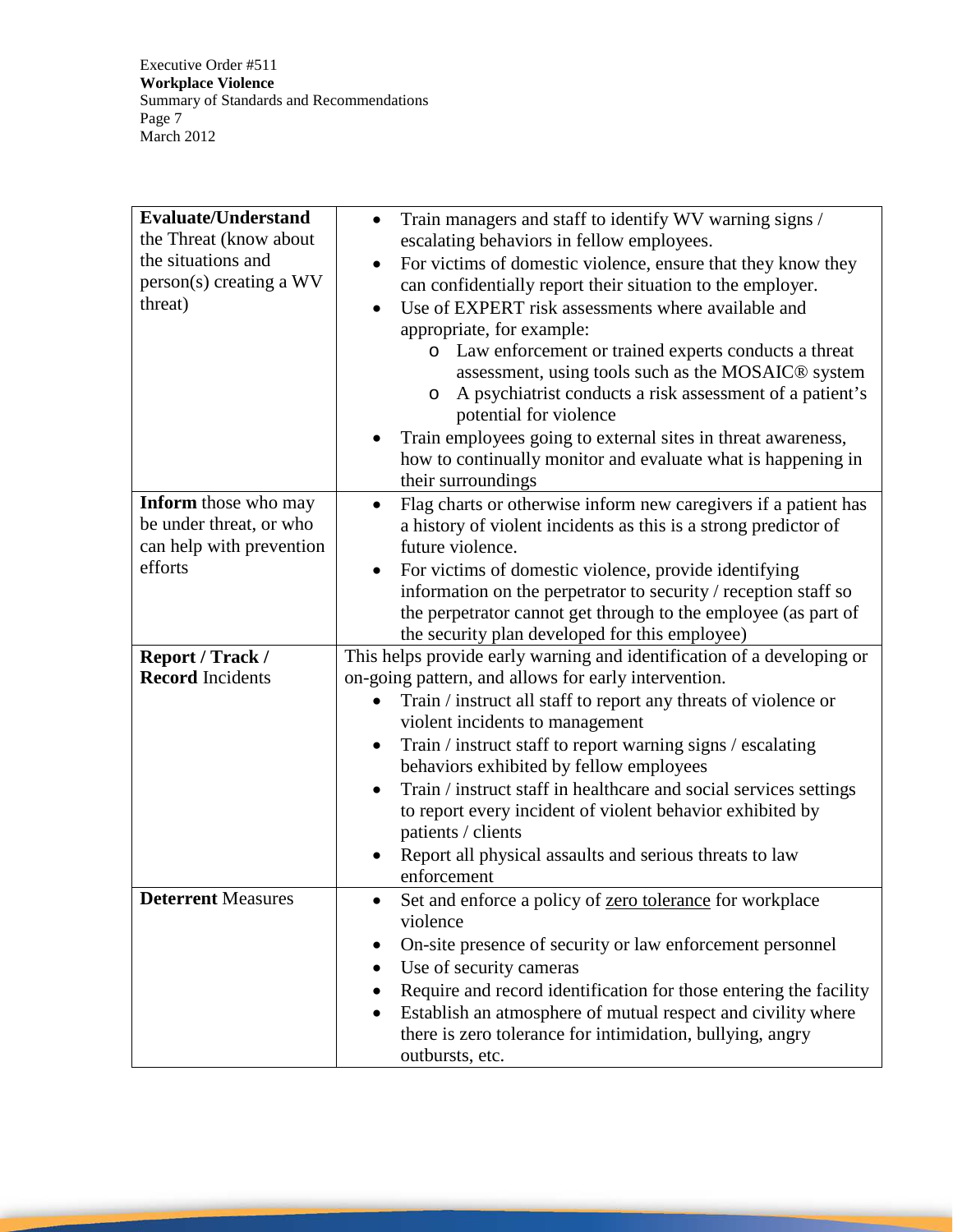| <b>Remove Incentives</b>  | Ensure that there is no easy access to items that will draw crime such       |
|---------------------------|------------------------------------------------------------------------------|
|                           | as money, pharmaceuticals, valuables                                         |
|                           |                                                                              |
|                           | Use wall safes or locked drawers for cash                                    |
|                           | Go to a cashless system for paid transactions (require checks /<br>$\bullet$ |
|                           | money orders only)                                                           |
|                           | Lock up all pharmaceuticals                                                  |
|                           | Limit on-site quantity of cash, pharmaceuticals, valuables                   |
|                           | Have field staff limit quantity of cash and identification they              |
|                           | carry                                                                        |
| <b>Early Intervention</b> | Do not ignore early warning signs; intervene at the earliest stage           |
|                           | possible.                                                                    |
|                           | Getting help (such as through the Employee Assistance                        |
|                           | Program) for an employee who has starting exhibiting                         |
|                           | concerning behaviors such as having angry outbursts at work                  |
|                           | Use of de-escalation techniques (provide employees training<br>$\bullet$     |
|                           | on these methods) when a customer starts becoming angry                      |
|                           | In patient care settings:                                                    |
|                           |                                                                              |
|                           | Intervening at the beginning of the known arc of<br>$\circ$                  |
|                           | escalation for a psychiatric patient                                         |
|                           | Use of individualized prevention and de-escalation<br>$\circ$                |
|                           | techniques previously identified for a patient such as                       |
|                           | removing known triggers and use of the best response                         |
|                           | technique (e.g, use of individual patient information                        |
|                           | developed / collected as part of a patient restraint                         |
|                           | reduction program)                                                           |
|                           | Use of patient behavior modification (provide<br>O                           |
|                           | employees training on these methods). For example,                           |
|                           | use of techniques such as redirection, leaving and                           |
|                           | returning after a short time out, etc.                                       |
| <b>Contain</b> the threat | In some settings (health care, certain educational and social services,      |
|                           | etc.) there may be options when the patient / client / student becomes       |
|                           | physically out of control in anger. These may include:                       |
|                           | Moving the person into a safe room                                           |
|                           | Use of physical restraint (to be used only as an absolute last<br>$\bullet$  |
|                           | resort, only when allowable by policy/regulation, and only                   |
|                           |                                                                              |
|                           | with staff well-trained in conducting restraints)                            |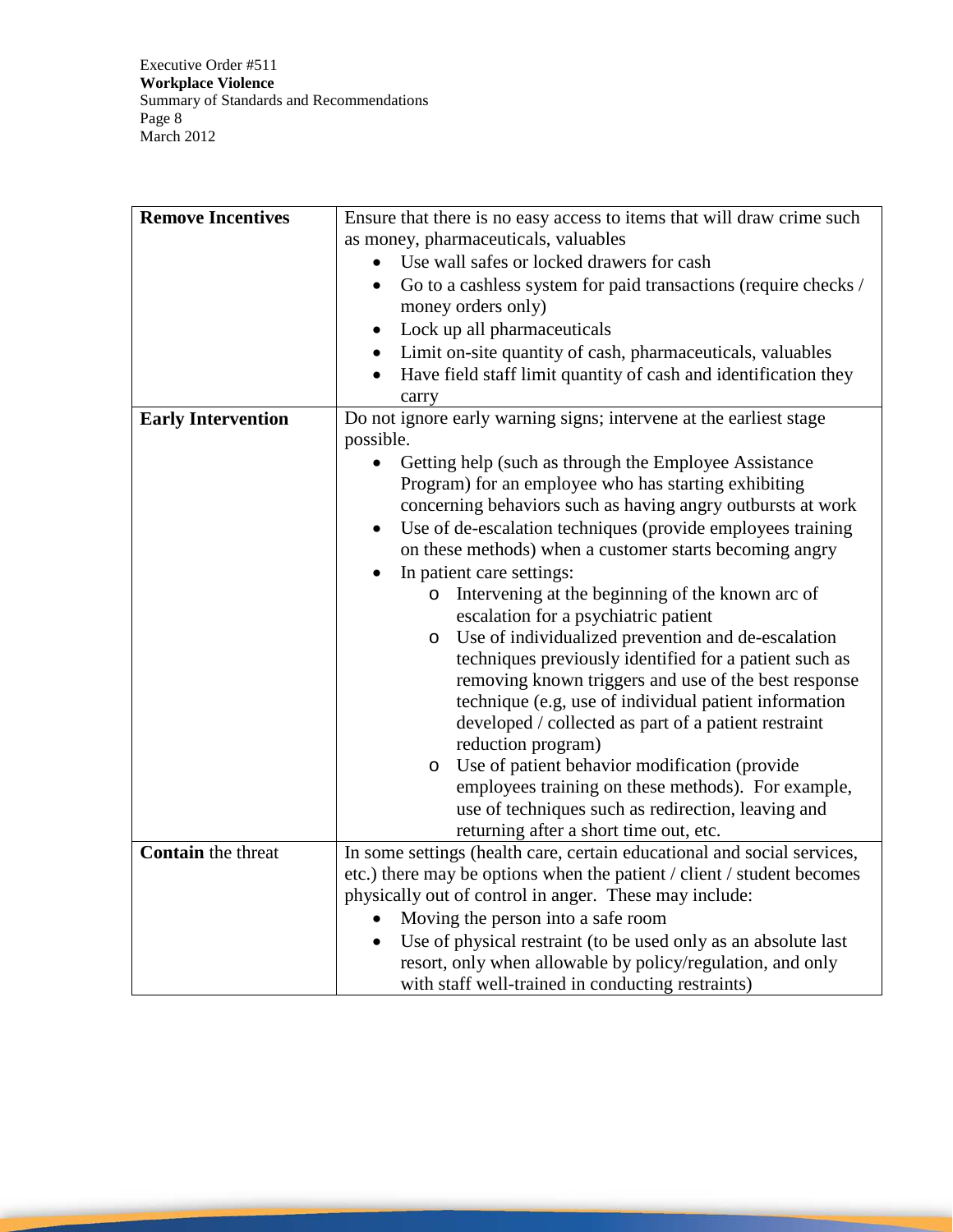| <b>Physical Setting:</b> | Limiting access into the building and within the building                                                                        |
|--------------------------|----------------------------------------------------------------------------------------------------------------------------------|
| Security /<br>a.         | Door locks                                                                                                                       |
| Separation               |                                                                                                                                  |
|                          | Controlled access systems such as code keypads or                                                                                |
|                          | electronic entry cards for doors or other barriers (gates,<br>turnstiles, etc.)                                                  |
|                          |                                                                                                                                  |
|                          | Door buzzer systems                                                                                                              |
|                          | Staffed security checkpoint with access control                                                                                  |
|                          | Limit access within the building                                                                                                 |
|                          | Create physical barriers to separate staff / public interface                                                                    |
|                          | locations such as reception and customer service windows                                                                         |
|                          | Install bulletproof, shatterproof glass<br>$\circ$                                                                               |
|                          | Limit opening to pass-through window only<br>$\circ$                                                                             |
|                          | Instruct staff to always lock car doors                                                                                          |
| <b>Physical Setting:</b> | Eliminate hiding places where perpetrators can lie in wait, and also                                                             |
| b. Visibility            | provide means for employees to see potential perpetrators                                                                        |
|                          | Convex mirrors to see around the corner in hallways<br>٠                                                                         |
|                          | Remove shrubs from around doorways and exterior walkways<br>$\bullet$                                                            |
|                          | Bright lighting in all interior areas where staff work or pass<br>$\bullet$                                                      |
|                          | through (offices, hallways, treatment rooms, etc.)                                                                               |
|                          | Bright lighting for parking lots and exterior walkways<br>٠                                                                      |
| <b>Physical Setting:</b> | Avoid staff isolation, locate staff with others or in frequented<br>$\bullet$                                                    |
| c. Layout / Work         | areas, particularly for staff who encounter charged situations                                                                   |
| Locations                | as part of their job (e.g., denial of services, working with                                                                     |
|                          | higher risk individuals)                                                                                                         |
|                          | Do not locate staff in high risk areas who do not need to be                                                                     |
|                          | there as part of their duties                                                                                                    |
| <b>Escape</b>            | Set up desks/chairs, etc. to ensure that the<br>$\bullet$                                                                        |
|                          | client/customer/patient is not between the worker and the                                                                        |
|                          | door/exit, but instead the worker has first and unobstructed                                                                     |
|                          | access to the door/exit.                                                                                                         |
|                          | Ensure that counseling or patient care rooms have two exits.                                                                     |
|                          | Lockable "panic room" areas that employees can escape to                                                                         |
|                          | while awaiting arrival of law enforcement.                                                                                       |
|                          | Ensure that the arrangement of locked doors / key card access<br>$\bullet$                                                       |
|                          | etc. allows for needed employee escape (don't inadvertently                                                                      |
|                          |                                                                                                                                  |
|                          |                                                                                                                                  |
|                          | trap people in with security measures used to keep people out)<br>Keep automobiles used in the field well-maintained so they are |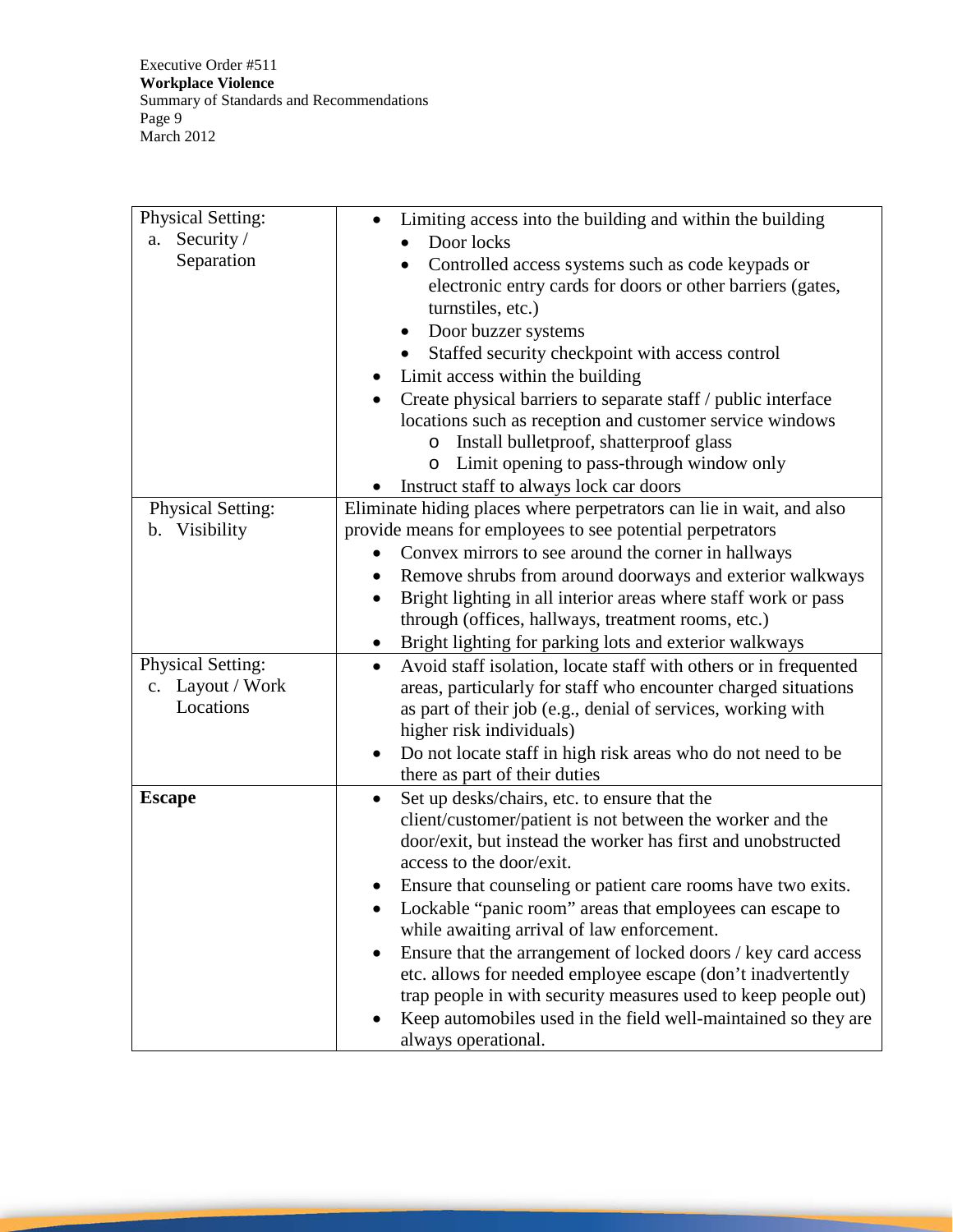| brought into the workplace<br>A way to Call for Help<br>Panic buttons connected to a monitored alarm, e.g., worn by<br>٠<br>employee or affixed to the underside of a desk<br>Two-way radios<br>Telephones (land lines and cell phones), with emergency call<br>numbers posted<br>Intercoms<br>Code words (for an employee to indicate to others that a call<br>٠<br>for help is needed without alerting the person posing a threat)<br><b>Staff Safety Monitoring</b><br>High risk areas (e.g., staff working with high risk individuals)<br>$\bullet$<br>have glass doors or windows so that visual check-ins can be<br>conducted.<br>High risk areas are monitored by camera.<br>Field staff conduct a pre- and post-visit check-in with their<br>office, so that aid can be summoned if they do not report in a<br>timely manner. |
|---------------------------------------------------------------------------------------------------------------------------------------------------------------------------------------------------------------------------------------------------------------------------------------------------------------------------------------------------------------------------------------------------------------------------------------------------------------------------------------------------------------------------------------------------------------------------------------------------------------------------------------------------------------------------------------------------------------------------------------------------------------------------------------------------------------------------------------|
|                                                                                                                                                                                                                                                                                                                                                                                                                                                                                                                                                                                                                                                                                                                                                                                                                                       |
|                                                                                                                                                                                                                                                                                                                                                                                                                                                                                                                                                                                                                                                                                                                                                                                                                                       |
|                                                                                                                                                                                                                                                                                                                                                                                                                                                                                                                                                                                                                                                                                                                                                                                                                                       |
|                                                                                                                                                                                                                                                                                                                                                                                                                                                                                                                                                                                                                                                                                                                                                                                                                                       |
|                                                                                                                                                                                                                                                                                                                                                                                                                                                                                                                                                                                                                                                                                                                                                                                                                                       |
|                                                                                                                                                                                                                                                                                                                                                                                                                                                                                                                                                                                                                                                                                                                                                                                                                                       |
|                                                                                                                                                                                                                                                                                                                                                                                                                                                                                                                                                                                                                                                                                                                                                                                                                                       |
|                                                                                                                                                                                                                                                                                                                                                                                                                                                                                                                                                                                                                                                                                                                                                                                                                                       |
|                                                                                                                                                                                                                                                                                                                                                                                                                                                                                                                                                                                                                                                                                                                                                                                                                                       |
|                                                                                                                                                                                                                                                                                                                                                                                                                                                                                                                                                                                                                                                                                                                                                                                                                                       |
|                                                                                                                                                                                                                                                                                                                                                                                                                                                                                                                                                                                                                                                                                                                                                                                                                                       |
|                                                                                                                                                                                                                                                                                                                                                                                                                                                                                                                                                                                                                                                                                                                                                                                                                                       |
|                                                                                                                                                                                                                                                                                                                                                                                                                                                                                                                                                                                                                                                                                                                                                                                                                                       |
| Identify higher-risk situations and take needed protective measures,<br><b>Higher-Risk Situations</b>                                                                                                                                                                                                                                                                                                                                                                                                                                                                                                                                                                                                                                                                                                                                 |
| for example:                                                                                                                                                                                                                                                                                                                                                                                                                                                                                                                                                                                                                                                                                                                                                                                                                          |
| Do not have staff working alone in high risk situations, such as                                                                                                                                                                                                                                                                                                                                                                                                                                                                                                                                                                                                                                                                                                                                                                      |
| settings working with clients/patients/residents/students with a                                                                                                                                                                                                                                                                                                                                                                                                                                                                                                                                                                                                                                                                                                                                                                      |
| high risk of violent behaviors                                                                                                                                                                                                                                                                                                                                                                                                                                                                                                                                                                                                                                                                                                                                                                                                        |
| Send field staff in pairs to high crime areas or into potentially<br>$\bullet$                                                                                                                                                                                                                                                                                                                                                                                                                                                                                                                                                                                                                                                                                                                                                        |
| contentious situations (e.g., an enforcement or qualification                                                                                                                                                                                                                                                                                                                                                                                                                                                                                                                                                                                                                                                                                                                                                                         |
| inspection)                                                                                                                                                                                                                                                                                                                                                                                                                                                                                                                                                                                                                                                                                                                                                                                                                           |
| Have a law enforcement officer accompany staff to situations<br>$\bullet$                                                                                                                                                                                                                                                                                                                                                                                                                                                                                                                                                                                                                                                                                                                                                             |
| with a known risk (e.g., an enforcement inspection,<br>termination meeting, or child removal situation where the                                                                                                                                                                                                                                                                                                                                                                                                                                                                                                                                                                                                                                                                                                                      |
| affected person has made threats)                                                                                                                                                                                                                                                                                                                                                                                                                                                                                                                                                                                                                                                                                                                                                                                                     |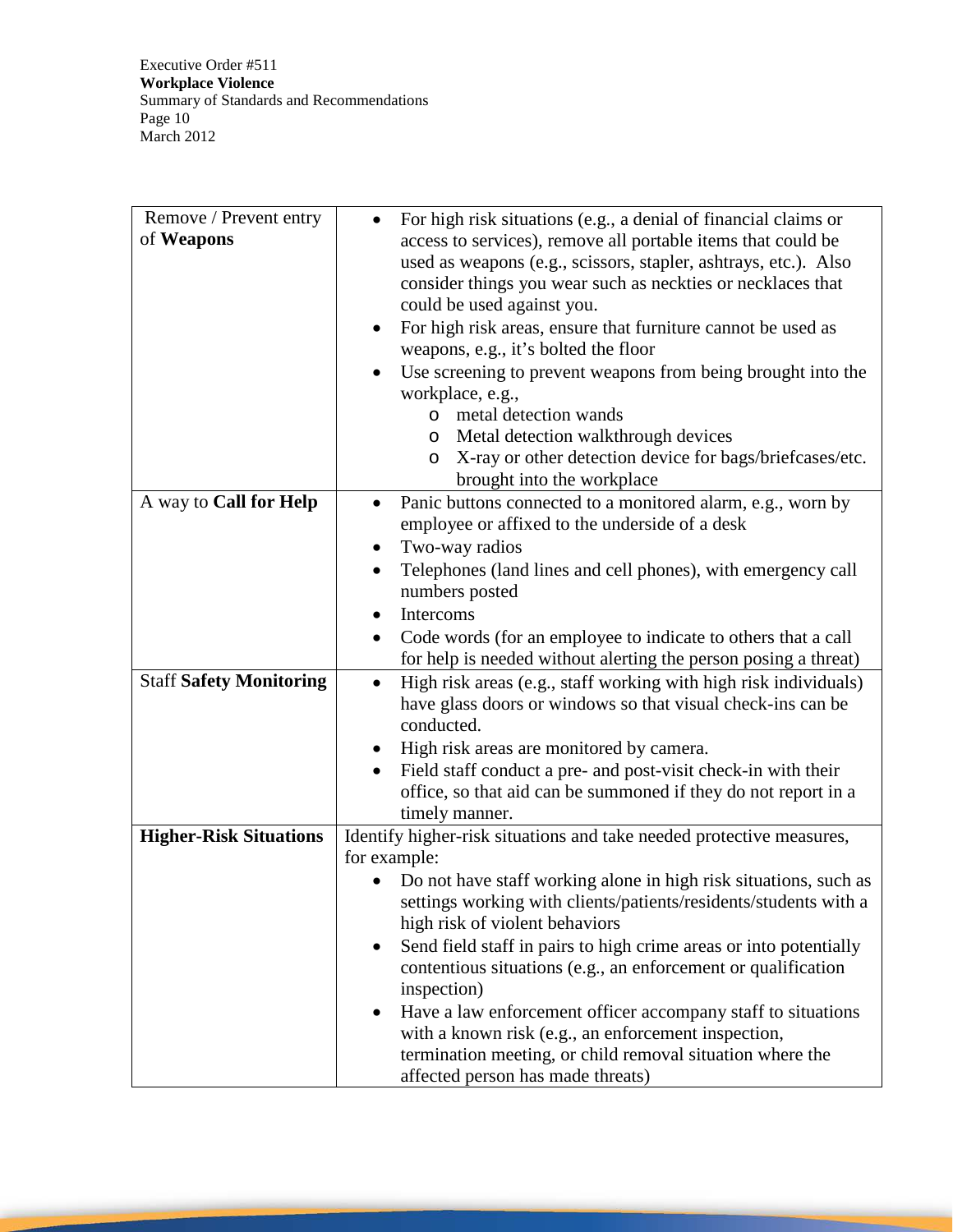| Consultation with law enforcement for guidance on WV<br>$\bullet$          |
|----------------------------------------------------------------------------|
| prevention measures                                                        |
| Law enforcement officers providing training to staff (for                  |
| example community police officer trains staff on awareness                 |
| and safety for making visits to client homes)                              |
| Clearly instruct employees on when to call in law enforcement<br>$\bullet$ |
| Note that for facilities who are serving populations that<br>$\circ$       |
| have a greater risk of violent behaviors, and must                         |
| handle frequent instances of violent behaviors, there                      |
|                                                                            |
| will be internal protocols for managing these events                       |
| that do not typically include calling in external law                      |
| enforcement. These internal protocols must include                         |
| clear instructions on when law enforcement should be                       |
| called in.                                                                 |
| Presence of a law enforcement officer for a high risk situation            |
| such as a meeting with a terminated employee who has made                  |
| threats                                                                    |
| State police investigation of WV threat made to a state                    |
| employee                                                                   |
| Have victimized employee file assault charges when                         |
| appropriate and provide assistance as necessary                            |
| Changing an employee's work location<br>$\bullet$                          |
| Modification of an employee's work schedule<br>$\bullet$                   |
|                                                                            |
| To pre-plan for effective management of high-risk situations, and          |
| rapid and mitigating response to workplace violence incidents, for         |
| example:                                                                   |
| Response plan for an actual incident of workplace violence                 |
| Security plan for victims of domestic violence                             |
| Termination procedures (Note that recommended procedures<br>$\bullet$      |
| for managing workplace violence risks from employee                        |
| terminations have been developed by the Human Resources                    |
| Department. These are available through the web links section              |
| at the end of this document.)                                              |
|                                                                            |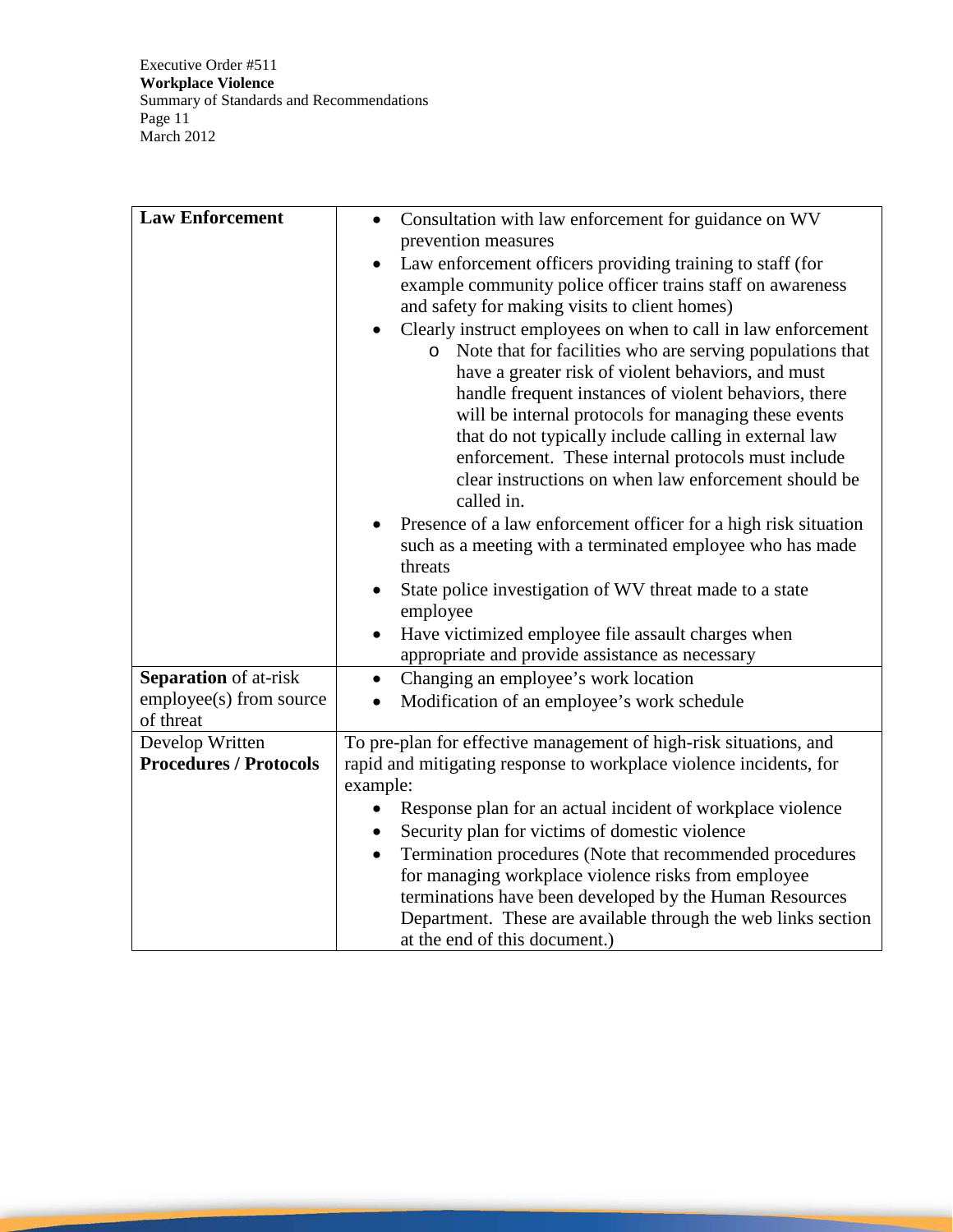| <b>Post Incident Support</b> | To aid staff and witnesses in trauma recovery from the violent                                                                                                                                                                                                                                           |
|------------------------------|----------------------------------------------------------------------------------------------------------------------------------------------------------------------------------------------------------------------------------------------------------------------------------------------------------|
| for victim( $s$ ) and        | incident                                                                                                                                                                                                                                                                                                 |
| witnesses                    | Internal trauma response teams<br>$\bullet$<br>Provision of assistance through employee assistance program<br>$\bullet$<br>(EAP) or other means<br>Understanding of and accommodation for effects of the trauma<br>$\bullet$<br>on the employee who was victimized as well as witnesses to an<br>assault |

# **Policy and Upper Management Support**

Requirements and recommendations for elements of a workplace violence policy from both OSHA and the Commonwealth executive orders are provided below. A range of sample written workplace violence policies, including those developed as companions to EOs 442 and 491, are provided through the web links section at the end of this document.

#### *OSHA*

The OSHA compliance directive on workplace violence, Appendix B – Potential Abatement Methods, makes the following general recommendations for all industries and administrative workplaces:

- Conduct a workplace violence hazard analysis (this includes analyzing vehicles used to transport clients).
- Assess any plans for new construction or physical changes to the facility or workplace to eliminate or reduce security hazards.
- Provide employees with training on workplace violence.
- Develop a written, comprehensive workplace violence prevention program, which should include:
	- o A policy statement regarding potential violence in the workplace and assignment of oversight and prevention responsibilities.
	- o A workplace violence hazard assessment and security analysis, including a list of the risk factors identified in the assessment and how the employer will address the specific hazards identified.
	- o Development of workplace violence controls, including implementation of engineering and administrative controls and methods used to prevent potential workplace violence incidents.
	- o A recordkeeping system designed to report any violent incidents. Additionally, the employer shall address each specific hazard identified in the workplace evaluation. The reports must be in writing and maintained for review after each incident and at least annually to analyze incident trends.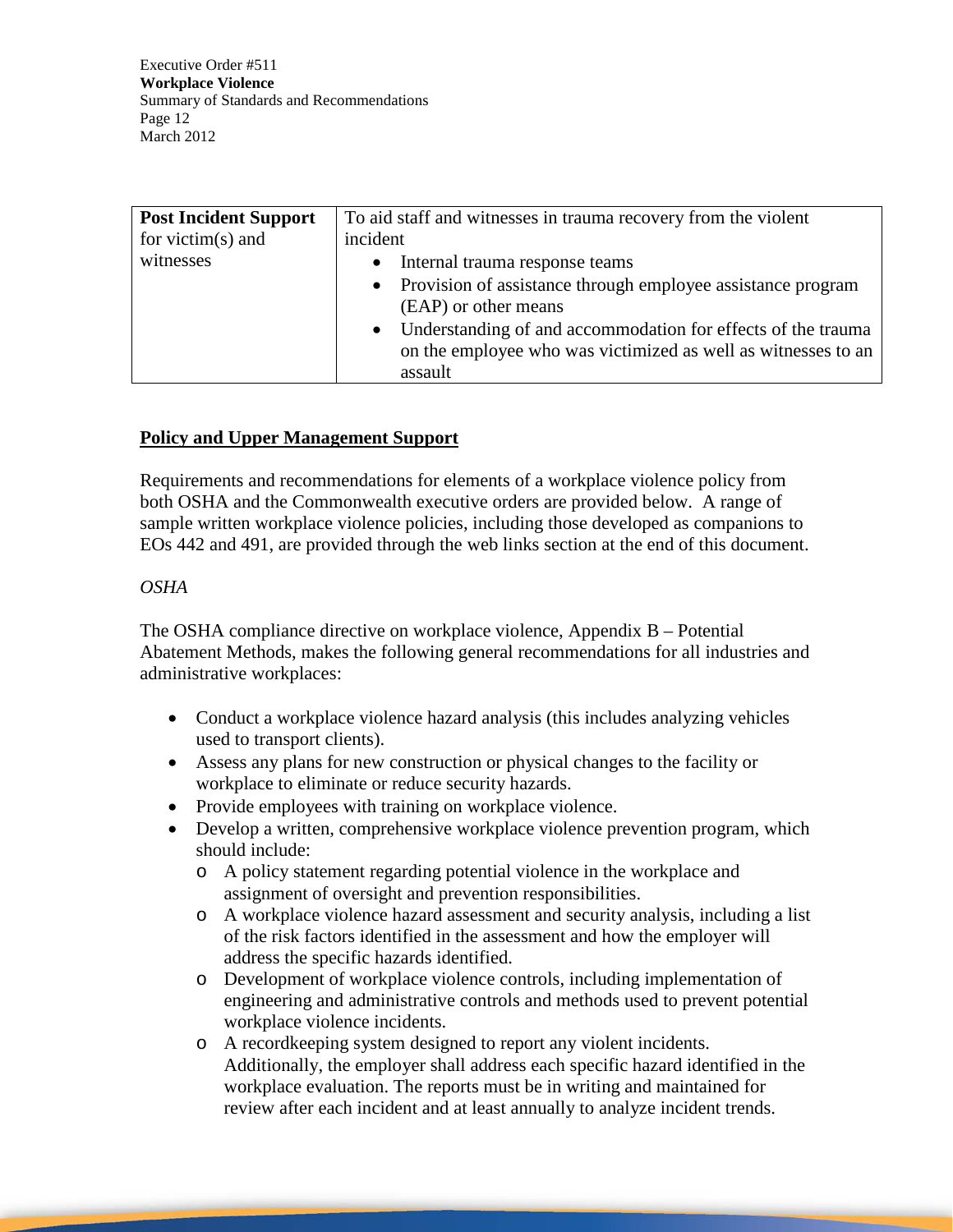Executive Order #511 **Workplace Violence** Summary of Standards and Recommendations Page 13 March 2012

- o Development of a workplace violence training program that includes a written outline or lesson plan.
- o Annual review of the workplace violence prevention program, which should be updated as necessary. Such review and updates shall set forth any mitigating steps taken in response to any workplace violence incidents.
- o Development of procedures and responsibilities to be taken in the event of a violent incident in the workplace.
- o Development of a response team responsible for immediate care of victims, re-establishment of work areas and processes and providing debriefing sessions with victims and coworkers. Employee assistance programs, human resource professionals and local mental health and emergency service personnel should be contacted for input in developing these strategies.

### *Commonwealth of Massachusetts Executive Orders 442, and 491*

### *EO 442 Workplace Violence:*

Establishing a policy of zero tolerance for workplace violence is required by Executive Order #442.

EO 442 indicates that the following elements should be present in the agency policy for workplace violence:

- a definition, description, and examples of workplace violence,
- a statement that any use of work time or workplace facilities to commit or threaten to commit acts of workplace violence is cause for discipline up to and including dismissal,
- a clear description of procedures for reporting acts of workplace violence,
- information indicating where perpetrators and victims can go for help.

EO 442 directs that the following program elements are implemented:

- Create a climate that encourages discussions of workplace violence issues, and where emergency reporting procedures are made known to employees.
- Respect the privacy of victims and preserve confidentiality at all times, to the extent possible, in dealing with situations involving workplace violence.
- Implement a workplace violence awareness and prevention training (see the training section below for required content and resources on how to implement this) for all employees.

EO 442 directs that the following actions be taken in response to workplace violence incidents, and these actions can be included as part of the agency's written policy: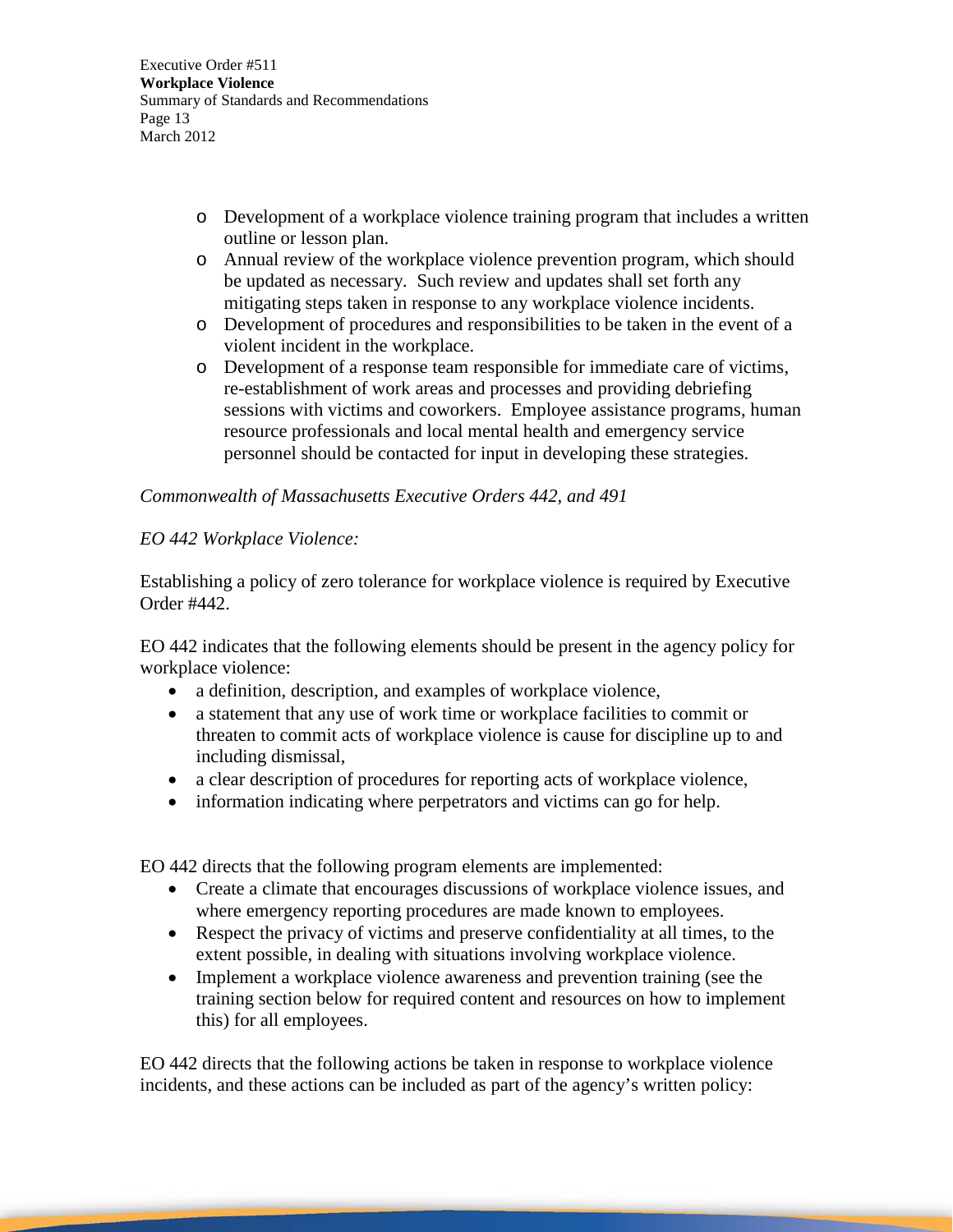Executive Order #511 **Workplace Violence** Summary of Standards and Recommendations Page 14 March 2012

- Prompt response to workplace violence incidents, including reporting to appropriate public safety personnel when incidents involve potential criminal conduct.
- Provide victims with appropriate support and services.
- After an investigation determines that an employee has committed an act of workplace violence or violated agency rules, regulations or policies, conduct appropriate disciplinary action. Discipline may include successful completion of counseling, anger management, education, or equivalent program. Employers may consider acts of workplace violence, along with success in completing counseling, in promotion and other work-related determinations.
- Prohibit retaliation against an employee for reporting an incident by the alleged offender or employer.

### *EO 491 Domestic Violence, Sexual Assault, and Stalking:*

Establishing a policy of zero tolerance for sexual assault, domestic violence, and stalking is required by Executive Order #491.

EO 491 indicates that the following elements should be present in the agency policy for sexual assault, domestic violence, and stalking:

- a definition, description, and examples of sexual assault, domestic violence, and stalking,
- a statement that any use of work time or workplace facilities to commit or threaten to commit acts of sexual assault, domestic violence, or stalking is cause for discipline up to and including dismissal,
- a statement that all acts of sexual assault, domestic violence, or stalking, regardless of whether they occur in or near the workplace, may be cause for discipline up to and including dismissal, and may be considered as part of the employee's work history, and
- information indicating where perpetrators and victims can go for help, including but not limited to victim assistance hotlines and programs, sexual assault or domestic violence programs and shelters, and state certified batterer intervention programs.

EO 491 directs that the following actions be taken relative to domestic violence threats and incidents of sexual assault or stalking, and these actions can be included as part of the agency's written policy:

• Review existing personnel policies and procedures and revise them as necessary to ensure they are responsive to the needs of victims.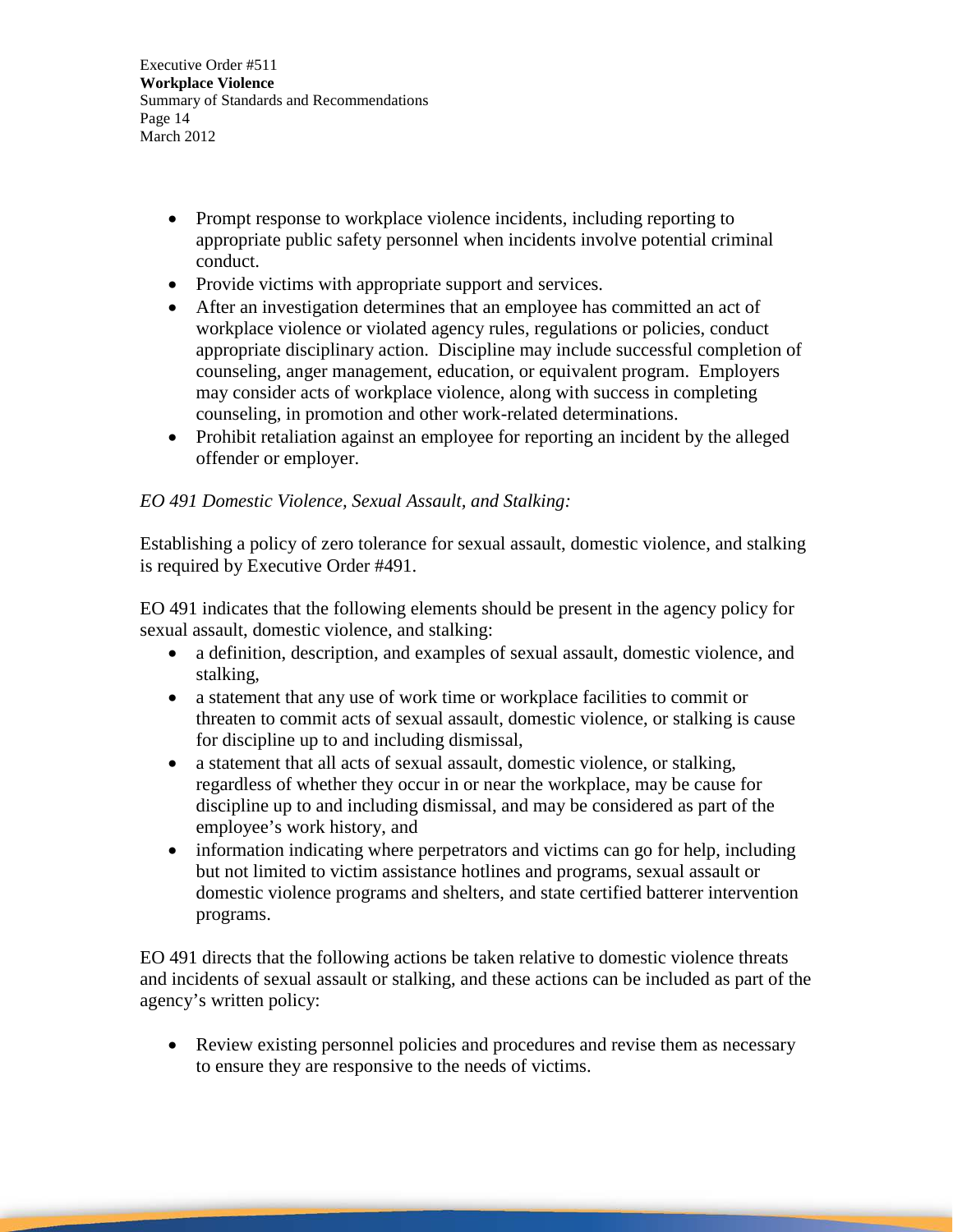Executive Order #511 **Workplace Violence** Summary of Standards and Recommendations Page 15 March 2012

- Create a climate that encourages victims to disclose abuse by posting local resource and reporting information in private and accessible locations within the workplace.
- Respect the privacy of victims and preserve confidentiality at all times, to the extent possible, in dealing with situations involving sexual assault, domestic violence, or stalking.
- Implement the Domestic Violence and Sexual Assault in the Workplace Prevention Training curriculum (see the training section below for required content and resources on how to implement this). Employers are directed to make this training available for new hires and agency-wide every 2 years.
- Employees shall be entitled to be absent from work for up to 15 paid days for the purposes of victim counseling, medical treatment, legal proceedings or other necessary activities where the employee is a victim of domestic violence, stalking, or where the employee or the employee's children are the victim of sexual assault and the employee is not the abuser.
- Employers are authorized and encouraged to grant up to 6 months of unpaid leave where an employee or his/her children are victims of domestic violence, stalking, or sexual assault and the employee requests leave as a result and the employee is not the abuser. Employers shall offer the same or a similar position to such employee upon their return from leave.
- An employee may choose to notify his or her employer of the existence of a 209A restraining order protecting the employee. Upon receipt of such notice, the employer shall make all reasonable efforts to monitor and enforce the restraining order, and provide a written workplace safety plan. Efforts shall include notifying security personnel of the identity and where possible a photograph of the person against whom the restraining order is issued.
- If an employer becomes aware of a restraining order applicable to one or more of its employees, the employer may offer a victim reassignment to a different geographical location, if the employer determines that such reassignment will help better ensure the safety of the victim or others in the workplace. Where a victim has requested reassignment, the employer shall give the request top priority.
- Employers are directed to report acts of sexual assault, domestic violence, stalking, or violations of restraining orders that occur in the workplace to the appropriate law enforcement authorities.
- Where a judicial determination of probable cause has been made that an employee has committed an act of sexual assault, domestic violence, or stalking, the employee maybe disciplined up to and including termination regardless of whether the act occurred in or near the workplace. Such employees may be required to attend a certified batterer intervention program, and success or failure in this program as well as the act committed can be considered as part of the employee's work history.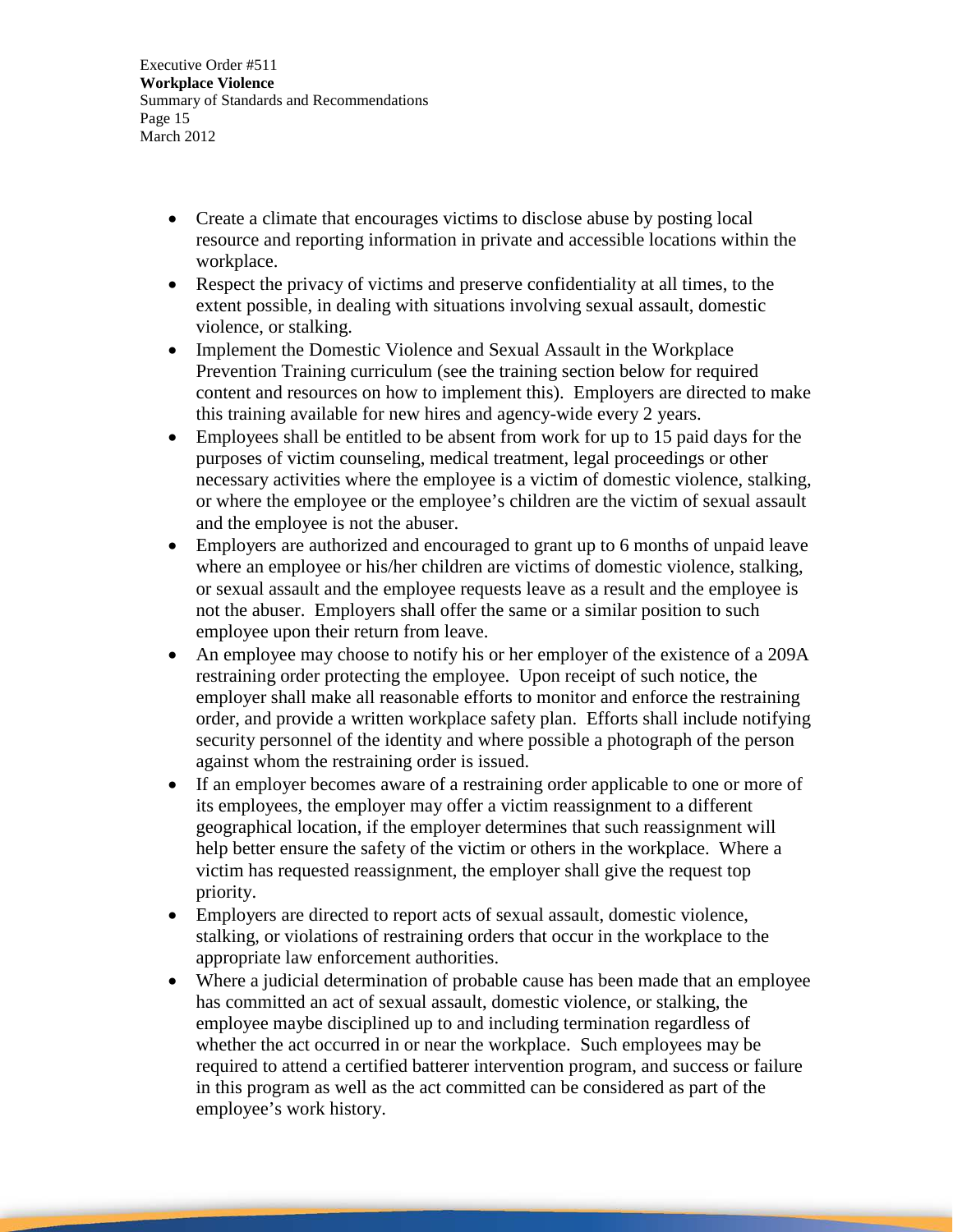Executive Order #511 **Workplace Violence** Summary of Standards and Recommendations Page 16 March 2012

# **Training and Certification/Licensing Requirements:**

### *OSHA*

The OSHA compliance directive generally directs all employers to train employees on workplace violence. This document also lists training recommendations for specific types of work.

For staff who work with customers / clients / the public:

• Train all staff to recognize and defuse verbal abuse that can escalate to physically combative behavior (e.g., de-escalation techniques)

For staff who conduct physical restraints:

• Train all staff and practice drills for physically restraining combative patients or clients, including the use of physical restraints and medication, when appropriate.

For security staff in a psychiatric or other health care settings where there is a potential for violent behaviors:

• Ensure that security staff members are readily and immediately available to render assistance in the event of an incident of workplace violence and that security has had specialized training to deal with aggressive behavior.

For healthcare and social services settings, the OSHA document "Guidelines for Preventing Workplace Violence for Health Care & Social Service Workers recommends that the employee workplace violence training cover the following topics:

- The workplace violence prevention policy;
- Risk factors that cause or contribute to assaults:
- Early recognition of escalating behavior or recognition of warning signs or situations that may lead to assaults;
- Ways to prevent or diffuse volatile situations or aggressive behavior, manage anger and appropriately use medications as chemical restraints;
- A standard response action plan for violent situations, including the availability of assistance, response to alarm systems and communication procedures;
- Ways to deal with hostile people other than patients and clients, such as relatives and visitors;
- Progressive behavior control methods and safe methods to apply restraints;
- The location and operation of safety devices such as alarm systems, along with the required maintenance schedules and procedures;
- Ways to protect oneself and coworkers, including use of the "buddy system;"
- Policies and procedures for reporting and recordkeeping;
- Information on multicultural diversity to increase staff sensitivity to racial and ethnic issues and differences; and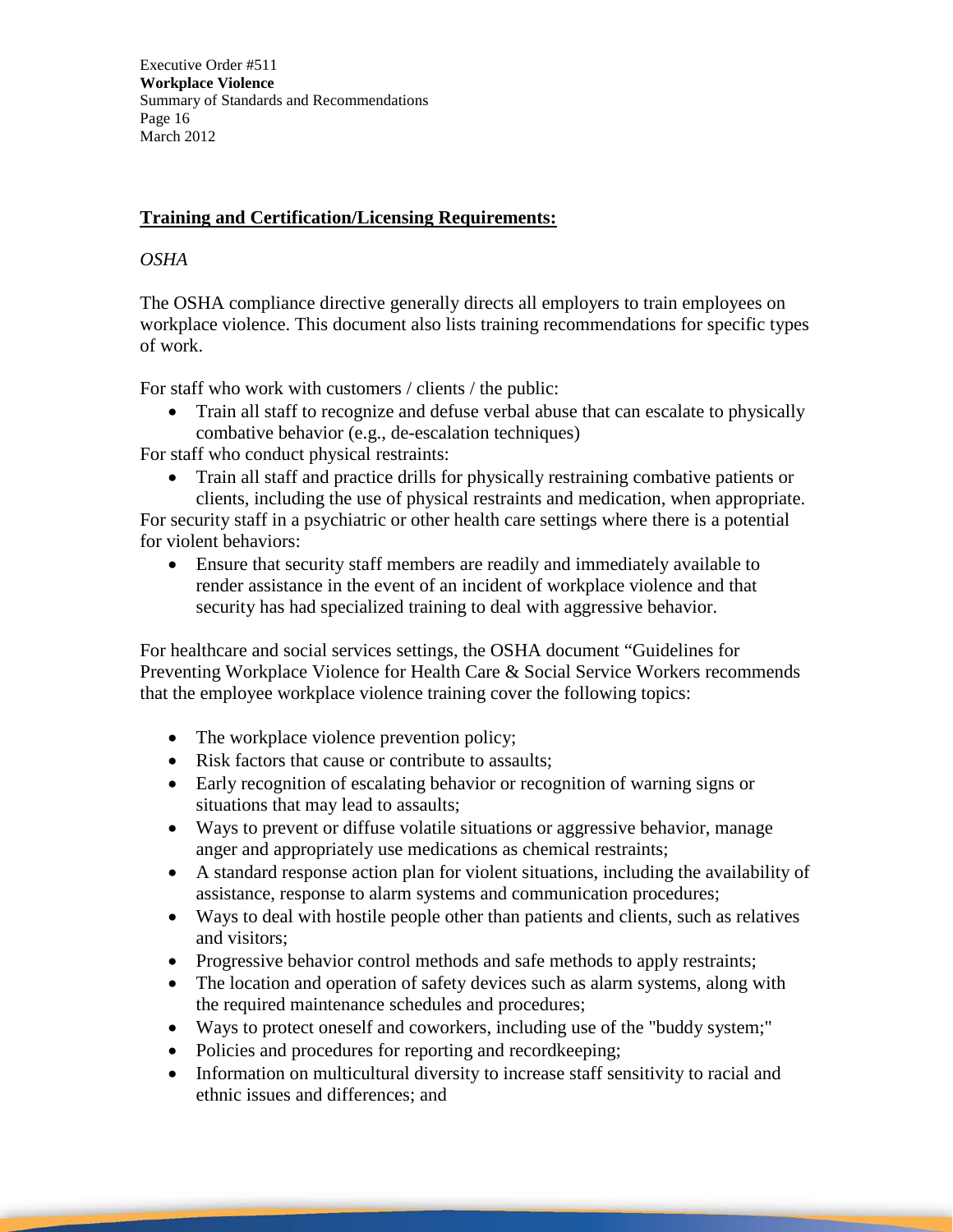Executive Order #511 **Workplace Violence** Summary of Standards and Recommendations Page 17 March 2012

• Policies and procedures for obtaining medical care, counseling, workers' copensation or legal assistance after a violent episode or injury.

### *Executive Order #442 - Workplace Violence Prevention*

Employers are directed by EO 442 to implement a workplace violence awareness and prevention training program developed by the Human Resources Division in coordination with the Executive Office of Public Safety and Security. Training shall include workplace safety and security, workplace violence identification and awareness, and appropriate reporting procedures. Employers are directed to provide this training to all employees. Core curriculum should be delivered one time for entire agency. Updates provided by HRD as requested and/or as laws or policies are amended.

### *Executive Order #491 - Domestic Violence Sexual Assault and Stalking Awareness*

Employers are directed by EO 491 to implement the Domestic Violence, Sexual Assault and Stalking Awareness Training curriculum developed by the Human Resources Division. This training shall focus on domestic violence, sexual assault and stalking awareness, workplace security and safety planning, the need for confidentiality and record keeping, conducting appropriate investigations, and appropriate referrals. Employers are directed to make this training available upon the hiring of new personnel and agency-wide every 2 years.

### *Human Resources Department (HRD) Training Contact Information:*

The training curricula outlined above are available for executive branch agencies on both workplace and domestic violence through the state's central Human Resources Department (HRD) through eLearning modules and live trainings. Contact HRD at 617-878-9827 to set up a training for your agency.

### **Administrative Controls – Requirements and Recommendations:**

#### *OSHA*

The OSHA compliance directive on workplace violence, Appendix B – Potential Abatement Methods, recommends the following administrative controls for all industries and administrative workplaces:

- Change work practices and management policies in order to reduce exposure to hazards. Such controls include:
	- o Establish liaisons with local police and state prosecutors. Report all incidents of violence. Give police physical layouts of facilities to expedite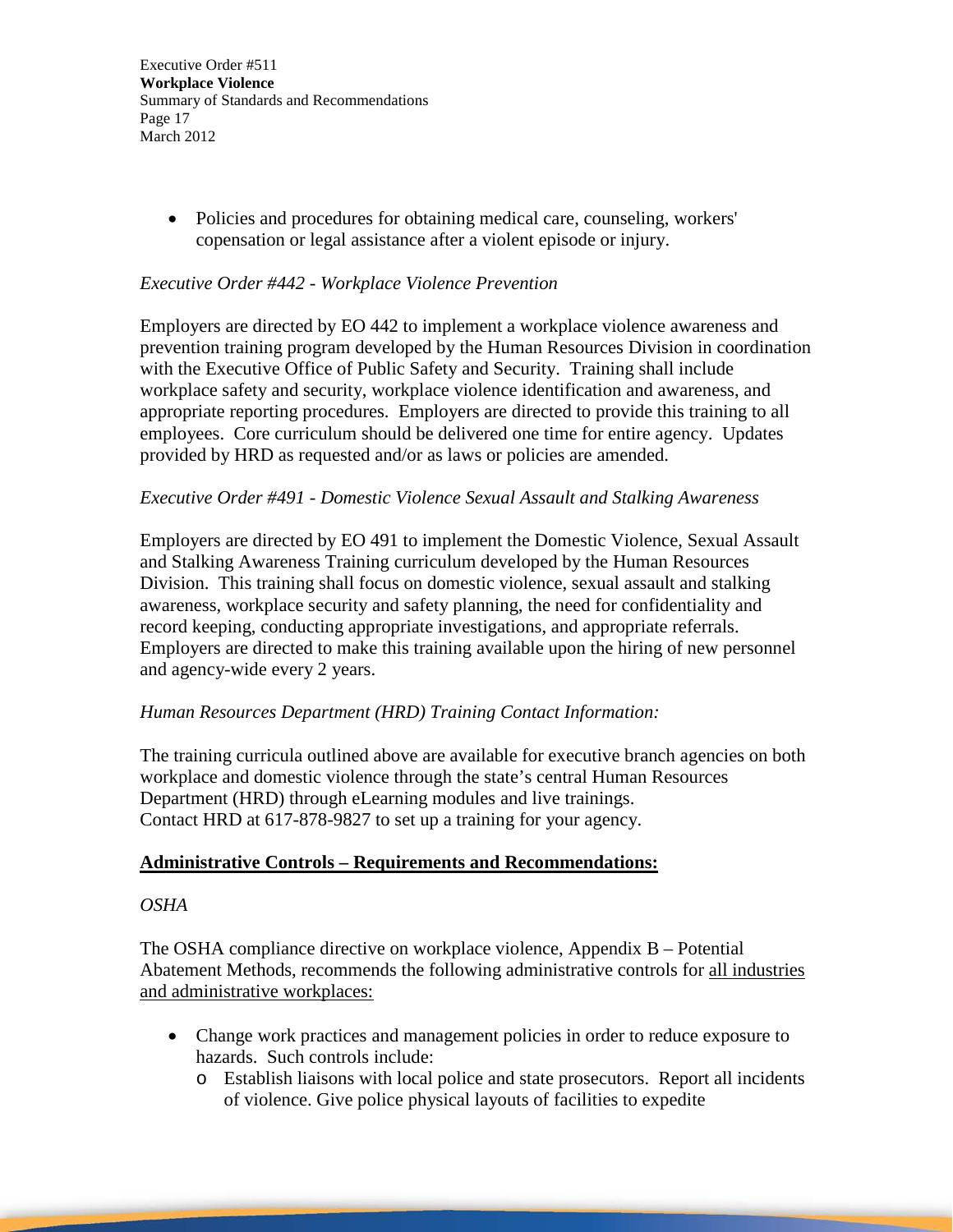Executive Order #511 **Workplace Violence** Summary of Standards and Recommendations Page 18 March 2012

investigations.

- o Require employees to report all assaults or threats to a supervisor or manager (in addition, address concerns where the perpetrator is the manager). Keep log books and reports of such incidents to help determine any necessary actions to prevent recurrences.
- o Advise employees of company procedures for requesting police assistance or filing charges when assaulted and help them do so, if necessary.

The OSHA compliance directive on workplace violence, Appendix B – Potential Abatement Methods, recommends the following administrative controls for Healthcare and Social Service Facilities. Note that more detailed recommendations and information are provided in the OSHA guidance document "Guidelines for Preventing Workplace Violence for Health Care & Social Service Workers" available through the web links at the end of this document.

- State clearly to patients, clients and employees that violence is not permitted or tolerated.
- Ensure that adequate and properly trained staff is available to restrain patients or clients, if necessary.
- Provide sensitive and timely information to people waiting in line or in waiting rooms. Adopt measures to decrease waiting time.
- Ensure that adequate and qualified staff is available at all times. The times of greatest risk occur during patient transfers, emergency responses, mealtimes and at night. Areas with the greatest risk include admission units and crisis or acute care units.
- Institute a sign-in procedure with passes for visitors, especially in a newborn nursery or pediatric department. Enforce visitor hours and procedures.
- Establish a list of "restricted visitors" for patients with a history of violence or gang activity. Make copies available at security checkpoints, nurses' stations and visitor sign-in areas.
- Review and revise visitor check systems, when necessary. Limit information given to outsiders about hospitalized victims of violence.
- Supervise the movement of psychiatric clients and patients throughout the facility.
- Control access to facilities other than waiting rooms, particularly drug storage or pharmacy areas.
- Prohibit employees from working alone in emergency areas or walk-in clinics, particularly at night or when assistance is unavailable. Do not allow employees to enter seclusion rooms alone.
- Establish policies and procedures for secured areas and emergency evacuations.
- Determine the behavioral history of new and transferred patients to learn about any past violent or assaultive behaviors.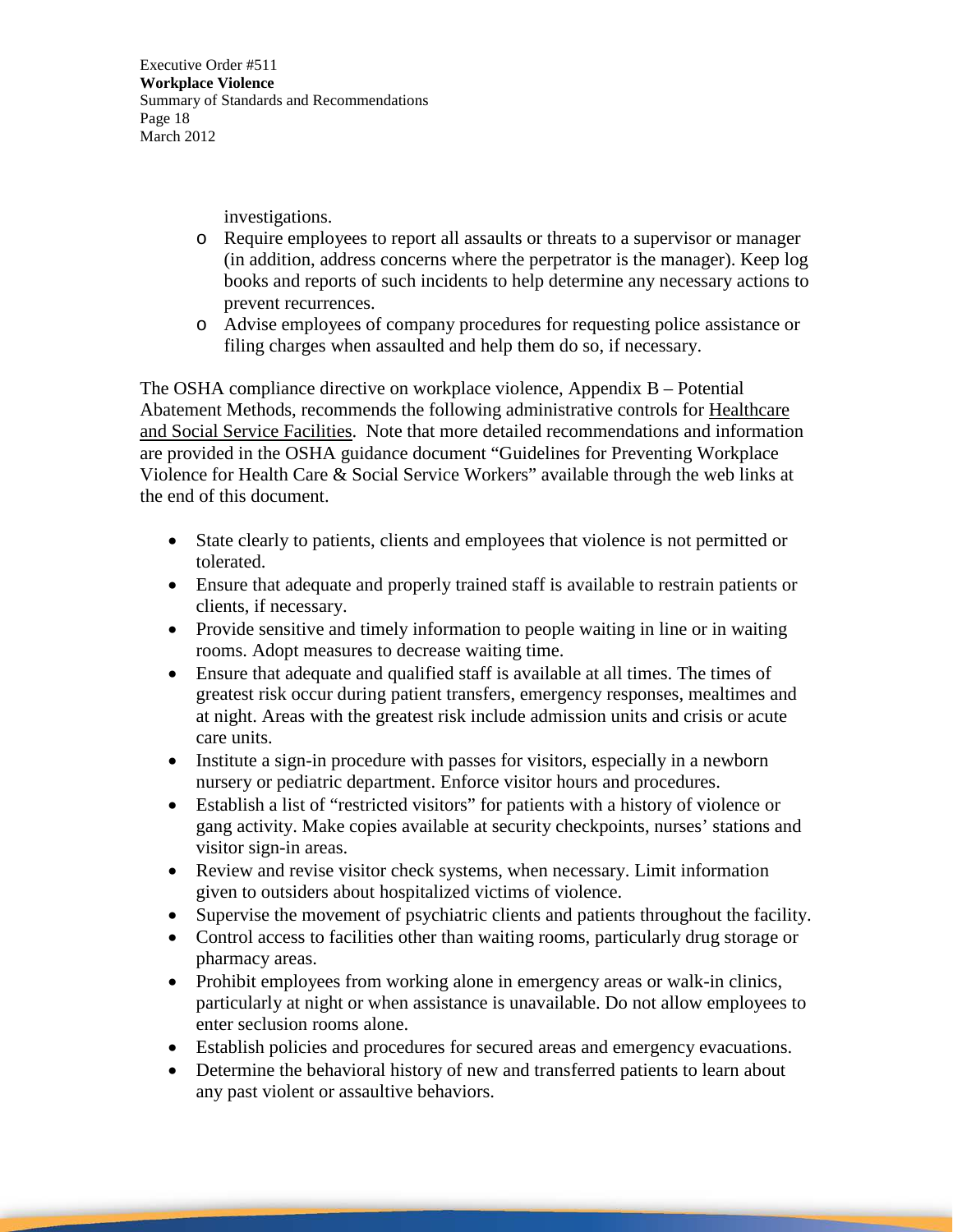Executive Order #511 **Workplace Violence** Summary of Standards and Recommendations Page 19 March 2012

- Establish a system—such as chart tags, log books or verbal census reports—to identify patients and clients with assaultive behavior problems. Keep in mind patient confidentiality and worker safety issues. Update as needed. Review any workplace violence incidents from the previous shift during change-in-shift meetings.
- Treat and interview aggressive or agitated clients in relatively open areas that still maintain privacy and confidentiality (such as rooms with removable partitions).
- Use case management conferences with coworkers and supervisors to discuss ways to effectively treat potentially violent patients.
- Prepare contingency plans to treat clients who are "acting out" or making verbal or physical attacks or threats. Consider using certified employee assistance professionals or in-house social service or occupational health service staff to help diffuse patient or client anger.
- Transfer assaultive clients to acute care units, criminal units or other more restrictive settings.
- Ensure that nurses, physicians and other clinicians are not alone when performing intimate physical examinations of patients.
- Discourage employees from wearing necklaces or chains to help prevent possible strangulation in confrontational situations. Urge community workers to carry only required identification and money.
- Survey the facility periodically to remove tools or possessions left by visitors or maintenance staff that could be used inappropriately by patients.
- Provide staff with identification badges, preferably without last names, to readily verify employment.
- Discourage employees from carrying keys, pens or other items that could be used as weapons.
- Provide staff members with security escorts to parking areas in evening or late hours. Ensure that parking areas are highly visible, well lit and safely accessible to the building.
- Use the "buddy system," especially when personal safety may be threatened. Encourage home healthcare providers, social service workers and others to avoid threatening situations.
- Advise staff to exercise extra care in elevators, stairwells and unfamiliar residences; leave the premises immediately if there is a hazardous situation; or request police escort, if needed.
- Develop policies and procedures covering home healthcare providers, such as contracts on how visits will be conducted, the presence of others in the home during the visits and the refusal to provide services in a clearly hazardous situation.
- Establish a daily work plan for field staff to keep a designated contact person informed about their whereabouts throughout the workday. Have the contact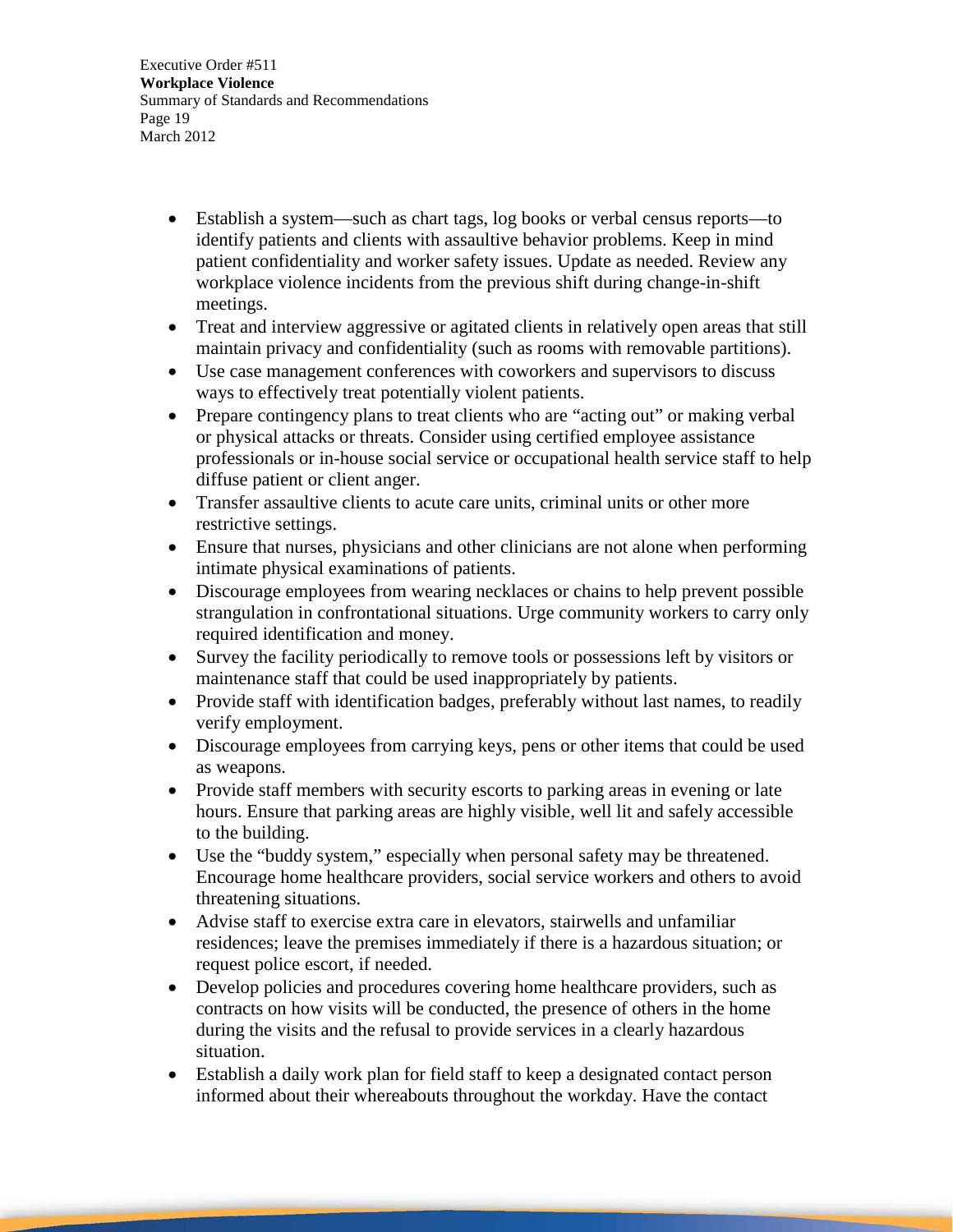Executive Order #511 **Workplace Violence** Summary of Standards and Recommendations Page 20 March 2012

person follow up if an employee does not report in as expected.

The OSHA compliance directive on workplace violence, Appendix E Notification Memo Template for the National Office, outlines these "feasible and useful methods" to correct the workplace violence hazard in a psychiatric ward:

- Ensure that all patients who receive a psychiatric consultation are screened for a potential history of violence before being admitted to the hospital. In addition, consider using hand-held metal detecting wands to detect weapons that may be concealed by the patient.
- Ensure that security staff members are readily and immediately available to render assistance in the event of an incident of workplace violence and that security has had specialized training to deal with aggressive behavior.
- Make the psychiatric ward a one-floor unit so that employees are not alone with patients on the floor. In lieu of creating a one-floor unit, administrative controls should be put in place to prevent employees from being alone with patients. In particular, employees should not be transporting potentially violent patients alone in stairwells or in elevators. Security should be present and available immediately in the event of an incident of violence.
- Use a system to flag a patient's chart anytime there is a history or act of violence and train staff to understand the flagging system. Put procedures in place that would allow communication of any incident of workplace violence to the staff that might come in contact with that patient so that employees who might not have access to a patient's chart would be aware of a previous act of aggression or violence.
- Conduct more extensive training so that all employees are aware of what the hospital's workplace violence policy is and where that information can be found. In addition, train all employees to state clearly to patients, clients and employees that violence is not permitted or tolerated. Train all employees on recognizing when a patient is exhibiting aggressive behavior and techniques for de-escalating that behavior.

# *Commonwealth of Massachusetts Executive Orders*

Required program elements for Commonwealth of Massachusetts EOs 442 and 491 are outlined in the "Policy" section above, and include administrative controls such as:

- Create and enforce an atmosphere of zero tolerance for workplace violence and behavior that may escalate into workplace violence. This may include setting standards for language and behavior, and fostering an atmosphere of courtesy, civility, and respect.
- Required reporting of incidents.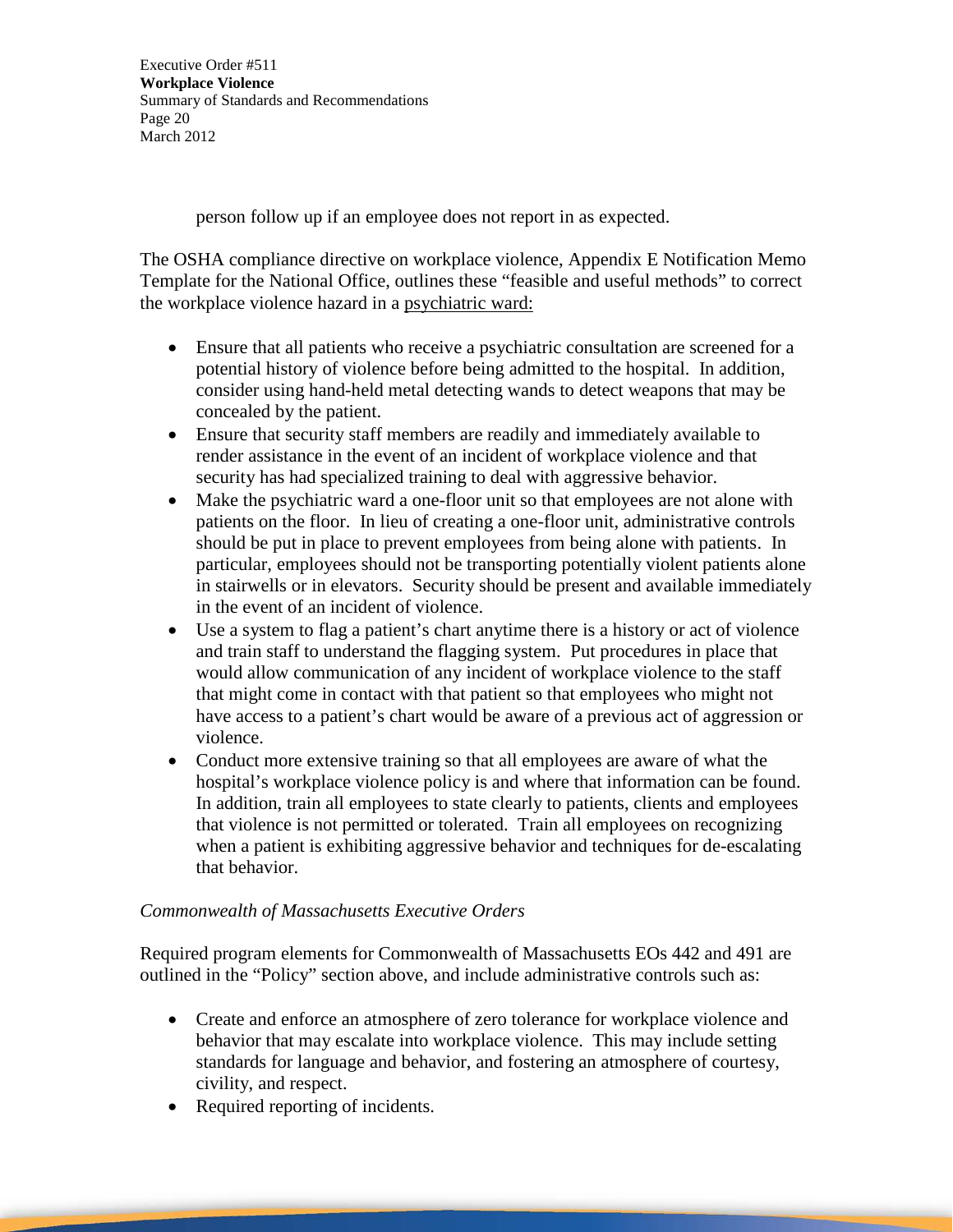Executive Order #511 **Workplace Violence** Summary of Standards and Recommendations Page 21 March 2012

- Prompt response to incidents including reporting to public safety personnel (police).
- Investigation of incidents.
- Relocation of at-risk staff (victims of domestic violence or stalking).
- Development of a security plan for at-risk employees who are victims of domestic violence to prevent the abuser from gaining physical access to the victim while at work.
- Disciplining of those violating the domestic violence, sexual assault, and stalking policy.

### **Engineering Controls – Requirements and Recommendations:**

### *OSHA*

The OSHA compliance directive on workplace violence, Appendix B – Potential Abatement Methods, recommends the following engineering controls for all industries and administrative workplaces:

- Install and regularly maintain alarm systems and other security devices, panic buttons, hand-held alarms or noise devices, cellular phones and private channel radios where risk is apparent or may be anticipated. Arrange for a reliable response system when an alarm is triggered.
- Provide metal detectors—installed or hand-held, where appropriate—to detect guns, knives or other weapons, according to the recommendations of security consultants.
- Use a closed-circuit recording on a 24-hour basis for high-risk areas.
- Place curved mirrors at hallway intersections or concealed areas.
- Lock all unused doors to limit access, in accordance with local fire codes.
- Install bright, effective lighting, both indoors and outdoors.
- Replace burned-out lights and broken windows and locks.
- Keep automobiles well maintained if they are used in the field.
- Lock automobiles at all times.

The OSHA compliance directive on workplace violence, Appendix B – Potential Abatement Methods, recommends the following engineering controls for Healthcare and Social Service Facilities to minimize workplace violence risk. Note that more detailed recommendations and information are provided in the OSHA guidance document "Guidelines for Preventing Workplace Violence for Health Care & Social Service Workers" available through the web links at the end of this document.

• Enclose nurses' stations and install deep service counters or bullet-resistant,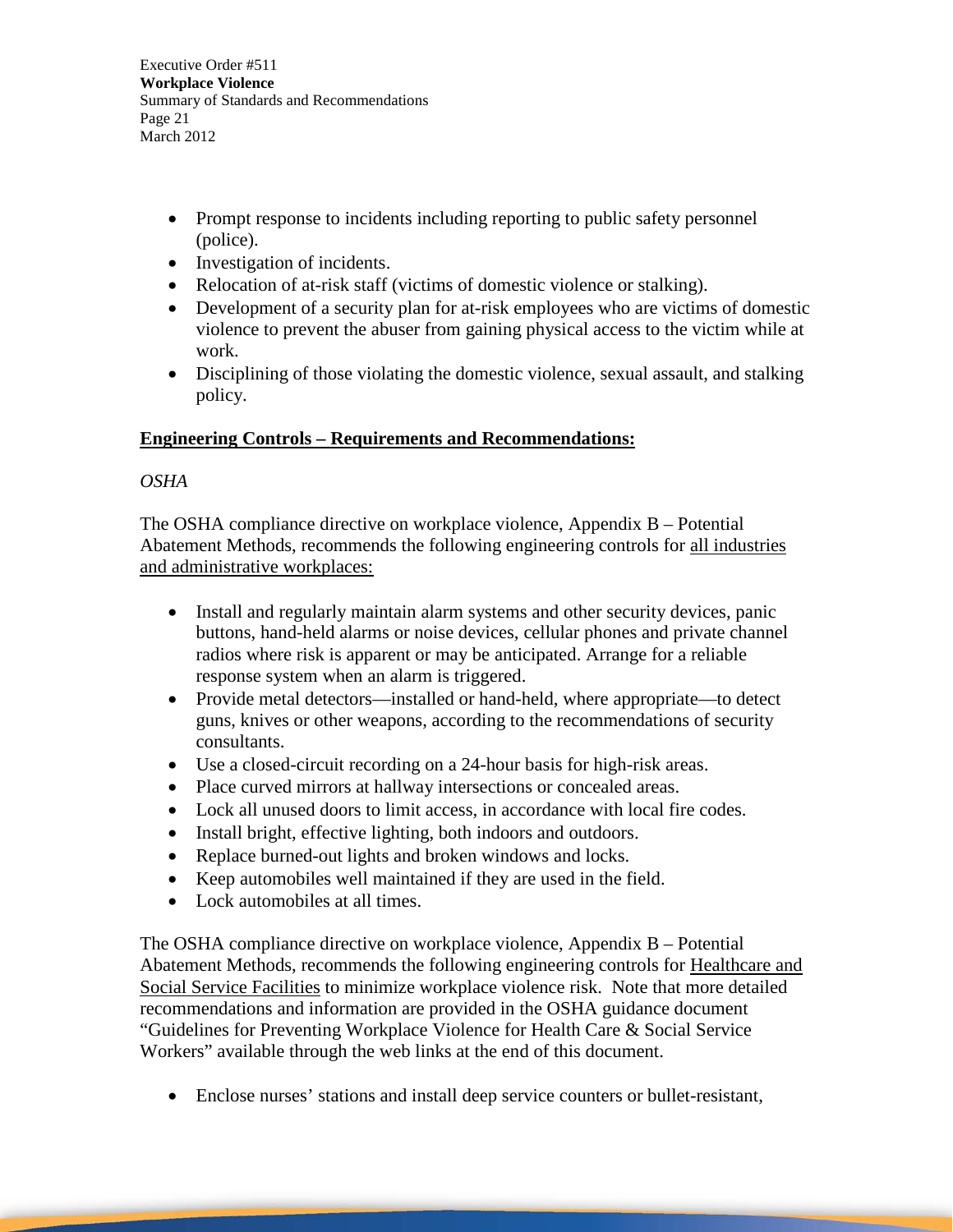Executive Order #511 **Workplace Violence** Summary of Standards and Recommendations Page 22 March 2012

shatter-proof glass in reception, triage and admitting areas or client service rooms.

- Provide employee "safe rooms" for use during emergencies.
- Establish "time-out" or seclusion areas with high ceilings without grids for patients who "act out" and establish separate rooms for criminal patients.
- Provide comfortable waiting rooms (client or patient) designed to minimize stress.
- Ensure that counseling or patient care rooms have two exits.
- Lock doors to staff counseling rooms and treatment rooms to limit access.
- Arrange furniture to prevent entrapment of staff.
- Use minimal furniture in interview rooms or crisis treatment areas and ensure that it is lightweight, without sharp corners or edges and affixed to the floor, if possible. Limit the number of pictures, vases, ashtrays or other items that can be used as weapons.
- Provide lockable and secure bathrooms for staff members separate from patient/client and visitor facilities.
- Install partitions in transport vehicles to protect drivers from aggressive patients or clients.

# *EOs 442 and 491*

There are no specific engineering controls that agencies are directed to use per EOs 442 and 491.

# Web link to full standard or guideline and additional resources:

*Informational resources identified below as well as additional workplace violence resources can be found on our website at www.mass.gov/dols/eo511.* 

# OSHA Publications

OSHA Compliance Directive, OSHA Instruction CPL 02-01-052, "Enforcement Procedures for Investigating or Inspecting Workplace Violence Incidents", available at [www.osha.gov,](http://www.osha.gov/) specific link below:

[http://www.osha.gov/pls/oshaweb/owadisp.show\\_document?p\\_table=DIRECTIVES&p\\_i](http://www.osha.gov/pls/oshaweb/owadisp.show_document?p_table=DIRECTIVES&p_id=5055)  $d = 5055$ 

OSHA 3148-01R 2004 "Guidelines for Preventing Workplace Violence for Health Care & Social Service Workers" available at [www.osha.gov,](http://www.osha.gov/) specific link below:

# <http://www.osha.gov/Publications/OSHA3148/osha3148.html>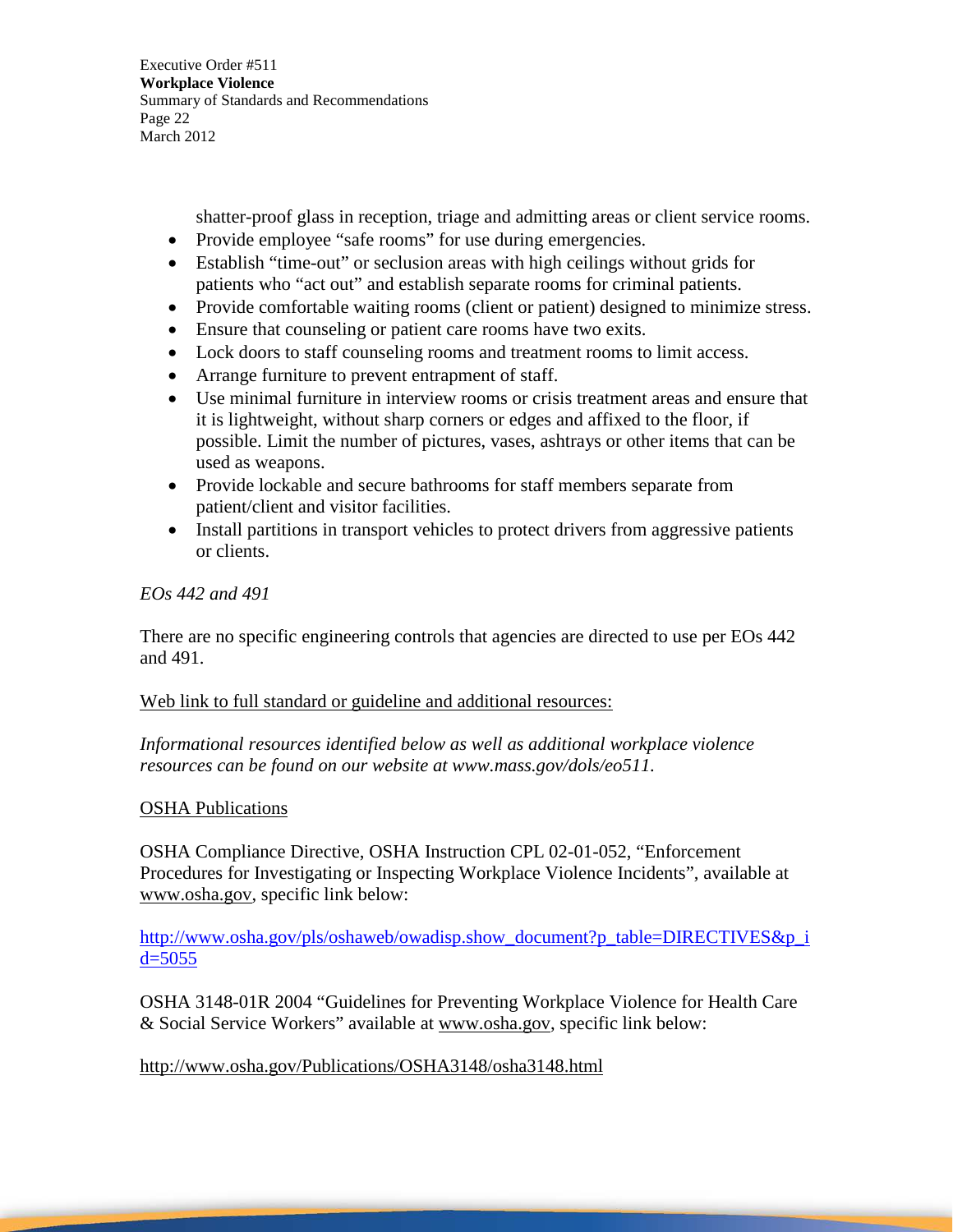OSHA 3153 12R 2009 "Guidelines for Workplace Violence Prevention Programs in Late Night Retail Establishments" (note: provides useful guidance for any customer service setting)

<http://www.osha.gov/Publications/osha3153.pdf>

#### Commonwealth of Massachusetts Executive Orders and Resources:

*Go to [www.mass.gov/dols/eo511](http://www.mass.gov/dols/eo511) for links to the items listed below.*

Executive Order # 442, Establishing a Policy of Zero Tolerance for Workplace Violence

Sample Workplace Violence Policy:

Executive Order # 491, Establishing a Policy of Zero Tolerance for Sexual Assault and Domestic Violence

Executive Order 491 Sample Domestic Violence Policy:

Commonwealth of Massachusetts Human Resources Department guidance on Employee Terminations

### Additional Resources listed in the OSHA Compliance Directive

OSHA Safety and Health Topics Workplace Violence. [\[https://www.osha.gov/SLTC/workplaceviolence/index.html\]](https://www.osha.gov/SLTC/workplaceviolence/index.html)

Additional resources are listed on OSHA's Workplace Violence Topic Page under Possible Solutions and Additional Information.

*National Institute for Occupational Safety and Health (NIOSH)* NIOSH has a workplace violence web page that lists publications pertaining to workplace violence and other resources. These references include additional controls/abatement methods for workplace violence hazards.

NIOSH Safety and Health Topic: Occupational Violence. [\[http://www.cdc.gov/niosh/topics/violence\]](http://www.cdc.gov/niosh/topics/violence).

Center for Disease Control and Prevention, National Institute for Occupational Health. (2002). "Occupational Hazards in Hospitals." DHHS (NIOSH) Pub. No. 2002-101. [\[http://www.cdc.gov/niosh/docs/2002-101/#5\]](http://www.cdc.gov/niosh/docs/2002-101/)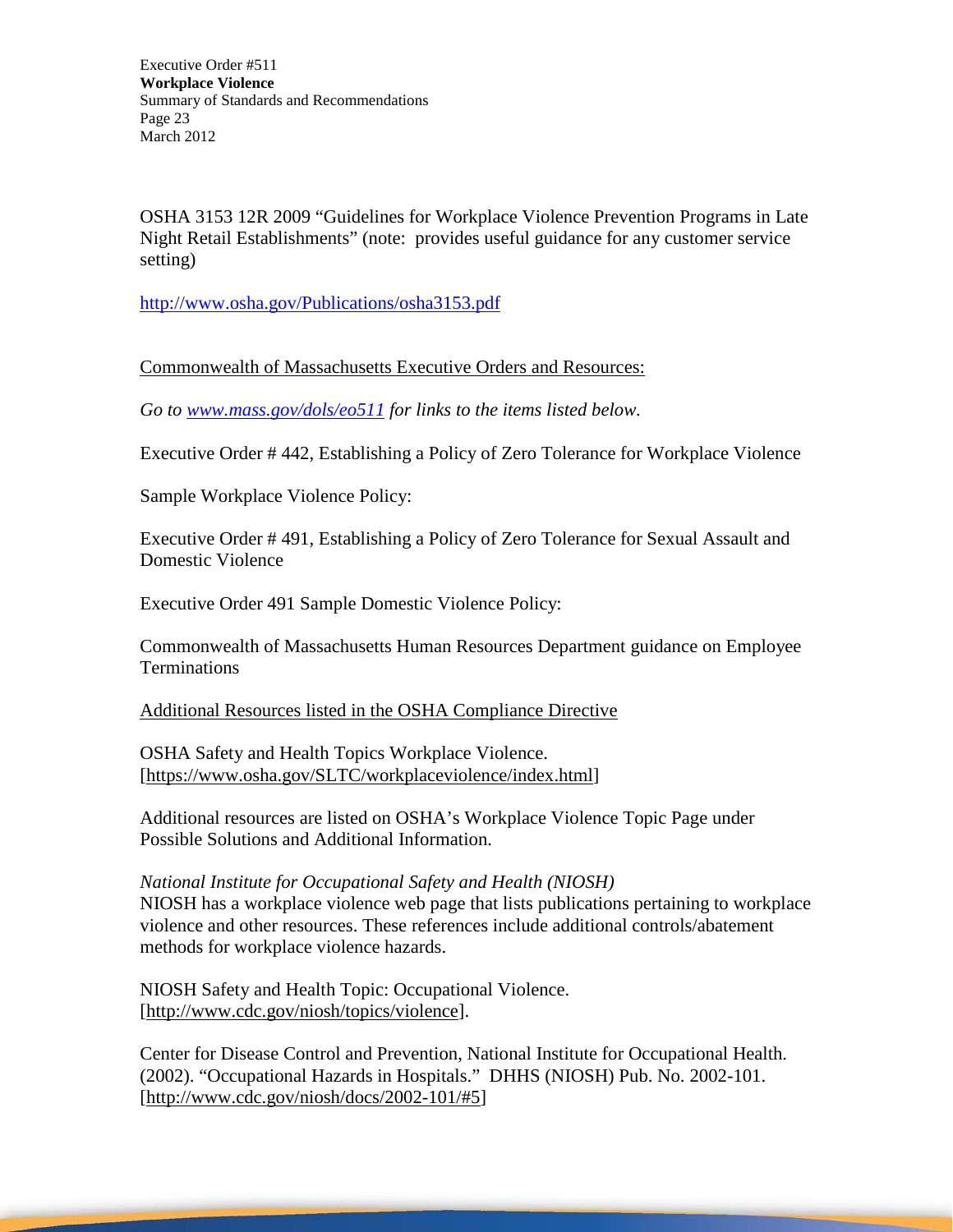Executive Order #511 **Workplace Violence** Summary of Standards and Recommendations Page 24 March 2012

### *Federal Bureau of Investigation*

The FBI has several documents addressing workplace violence and recommendations for reducing the risk. For more information visit the FBI web site at: [\[http://www.fbi.gov\]](http://www.fbi.gov/)

FBI [No Date]. Workplace Violence, Issues in Response. [\[http://www.fbi.gov/stats](http://www.fbi.gov/stats-services/publications/workplace-violence)[services/publications/workplace-violence\]](http://www.fbi.gov/stats-services/publications/workplace-violence).

# *States Laws and Programs to Address Workplace Violence*

Several states have laws that address workplace violence. Maine's Department of Labor created a 2007 Labor Report, which provided a summary of existing state laws (*[Report of](http://www.maine.gov/labor/labor_stats/publications/workplaceviolence.pdf)  [the Task Force on Workplace Violence and Safety to the Joint Standing Committee on](http://www.maine.gov/labor/labor_stats/publications/workplaceviolence.pdf)  [Labor](http://www.maine.gov/labor/labor_stats/publications/workplaceviolence.pdf)*). CSHOs should always check state laws and guidance prior to conducting an inspection to ensure that they are aware of the most current regulations and guidance.

In addition, some states have created websites that address workplace violence. Below is a sampling of such websites.

### California

The state of California has [Guidelines for Security and Safety of Health Care and](http://www.dir.ca.gov/dosh/dosh_publications/hcworker.html)  [Community Service Workers,](http://www.dir.ca.gov/dosh/dosh_publications/hcworker.html) which provides information and guidance to employers and employees in healthcare and community service settings about workplace security issues It also has [Guidelines for Workplace Security.](http://www.dir.ca.gov/dosh/dosh_publications/worksecurity.html)

### Delaware

The State of Delaware has a Workplace Violence Policy document that employers can use as a guideline for a written workplace violence program. This document is available at: [\[http://www.delawarepersonnel.com/policies/docs/workplace\\_violence.pdf\]](http://www.delawarepersonnel.com/policies/docs/workplace_violence.pdf).

### Iowa

Iowa OSHA created a [PowerPoint presentation](http://www.iowaworkforce.org/files/safety/YouthWorkplaceViolence.ppt#256,1,       Workplace Violence) describing workplace violence risk factors and steps employers and employees can take to help reduce the occurrence of workplace violence. The Iowa Department of Administrative Services has a section of its MS Manual entitled ["Violence-Free Workplace Guidelines,](http://das.hre.iowa.gov/html_documents/ms_manual/09-75.htm)" which applies to executive branch employees.

### Minnesota

According to the [Minnesota Department of Labor & Industry's Workplace Violence](http://www.doli.state.mn.us/WSC/wvp.asp)  [Prevention website,](http://www.doli.state.mn.us/WSC/wvp.asp) the department "works with employers and employees to increase their understanding of workplace violence in a way that emphasizes prevention and voluntary compliance."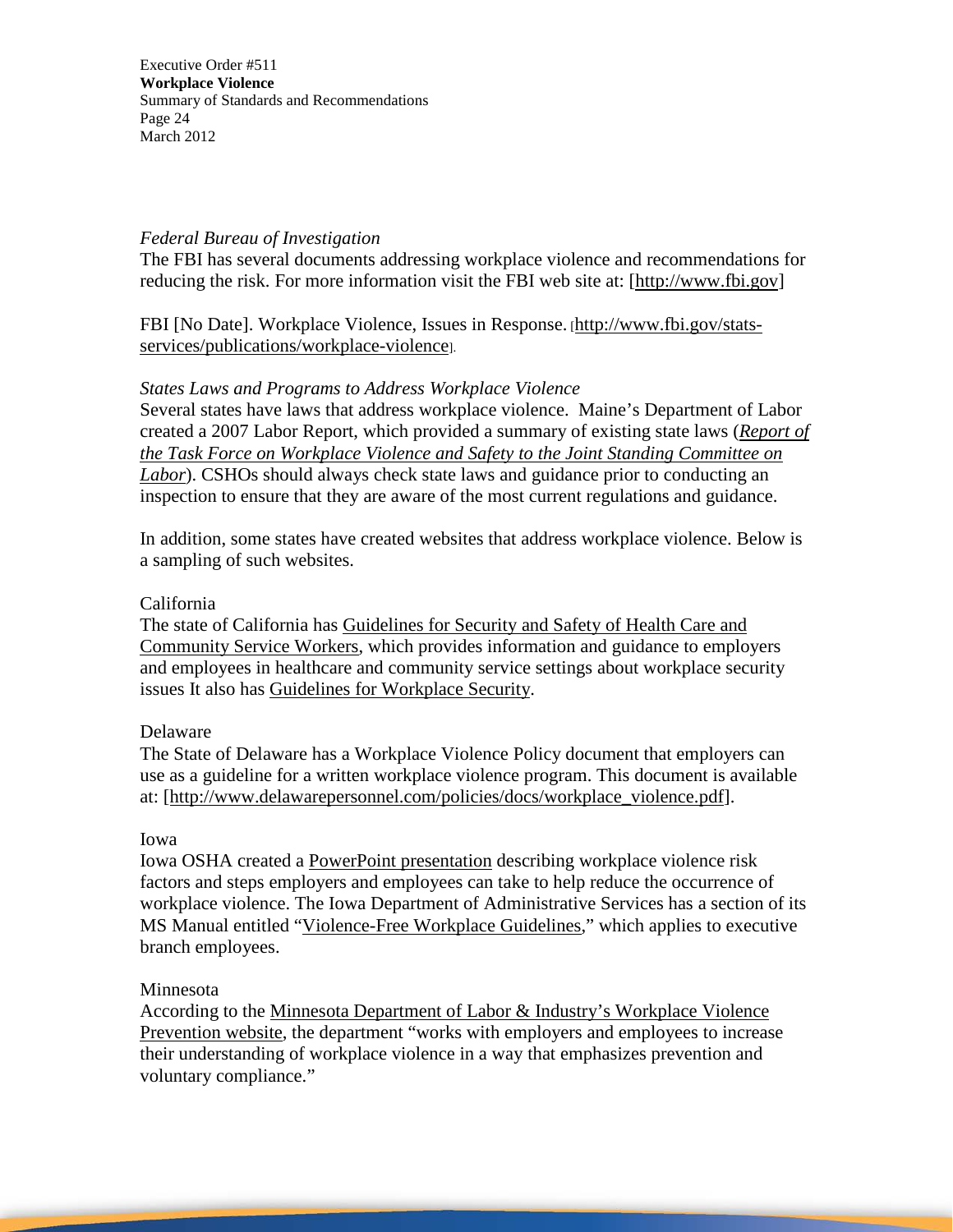Executive Order #511 **Workplace Violence** Summary of Standards and Recommendations Page 25 March 2012

### New Mexico

The New Mexico Environmental Improvement Board, which issues occupational safety and health standards, issued a regulation (11.5.6) that requires convenience stores open between the hours of 11:00 p.m. and 5:00 a.m. either to have two workers on duty, or one clerk and a security guard, or to install bulletproof glass or other safety features to limit access to store personnel. See

<http://www.nmcpr.state.nm.us/nmac/parts/title11/11.005.0006.htm> for more information.

# New York

According to the [New York State Department of Labor Workplace Violence Prevention](http://www.labor.ny.gov/workerprotection/safetyhealth/workplaceviolence.shtm)  [Information website,](http://www.labor.ny.gov/workerprotection/safetyhealth/workplaceviolence.shtm) the "New York State Public Employer Workplace Violence Prevention Law" was enacted to ensure that public workplaces are evaluated and that effective response and prevention strategies are implemented to prevent and minimize workplace violence.

### Oregon

Oregon OSHA has published a "concise guide to preventing aggression" in the workplace entitled, ["Can It Happen Here?"](http://www.cbs.state.or.us/external/osha/pdf/pubs/2857.pdf) to assist employers in evaluating risks and implementing a policy against workplace violence.

### Washington

According to [Washington's Department of Labor and Industries,](http://www.lni.wa.gov/Safety/Topics/AtoZ/WPV/default.asp) several existing provisions of the Washington Administrative Code may apply to the hazards of violence in the workplace. See<http://lni.wa.gov/Safety/Rules/Policies/PDFs/WRD505.pdf> for more information.

# Wyoming

Wyoming created a sample [Workplace Violence and Prevention Program](http://doe.wyo.gov/productiondocuments/osha/safety%20programs/violence.doc) for employers to use when drafting their company's own program.

### Other Resources.

Canadian Center for Occupational Safety and Health (CCOHS) topic page: *Violence in the Workplace* is available at [\[http://www.ccohs.ca/oshanswers/psychosocial/violence.html\]](http://www.ccohs.ca/oshanswers/psychosocial/violence.html).

Florida State University: [\[http://www.vpfa.fsu.edu/Employee-Assitance-](http://www.vpfa.fsu.edu/Employee-Assistance-Program/Workplace-Violence)[Program/Workplace-Violence\]](http://www.vpfa.fsu.edu/Employee-Assistance-Program/Workplace-Violence).

Michigan State University Criminal Justice Resources: *Workplace Violence* is available at: [http://staff.lib.msu.edu/harris23/crimjust/workplac.htm.](http://staff.lib.msu.edu/harris23/crimjust/workplac.htm) This website lists online